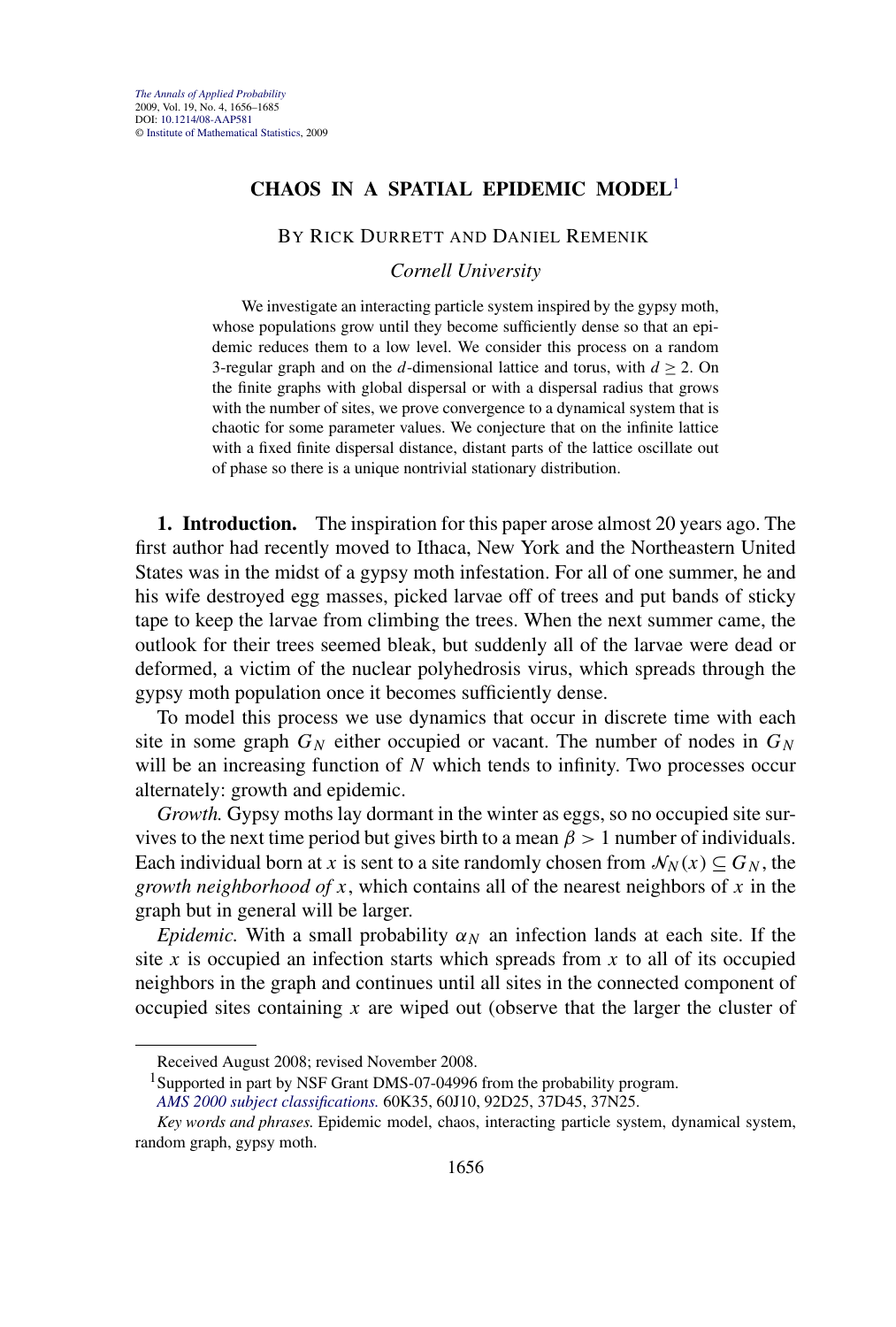occupied sites, the more likely it is to be wiped out by the epidemic). It is assumed that the epidemic occurs rapidly so it is completed before the next growing season.

Our goal is to study this process on a random 3-regular graph and on a discrete torus of dimension  $d \geq 2$ . The second graph is more realistic from a biological point of view, but the first one is easier to deal with because explicit formulas are available. In both cases, infections will be transmitted along edges connecting neighbors. Observe that if we assume that  $\alpha_N \to 0$  then only components with  $O(1/\alpha_N)$  sites will be affected by epidemics. In site percolation on an regular tree of degree 3 and on  $\mathbb{Z}^d$  there is phase transition from all components small to the existence of an infinite component at some density  $p_c$ . On the random 3-regular graph and the torus this phase transition produces one giant component of size  $O(n)$ . Thus we expect that the density of occupied sites will increase until  $p>p_c$ , at which point a large epidemic occurs and reduces the density to a low level and the cycle begins again. We will show that in some cases this leads to chaotic behavior of the densities.

1.1. *Mean-field growth on a random* 3*-regular graph*. To work our way up to proving results about this system and the corresponding process on the torus we begin with the case in which  $G_N$  is a random 3-regular graph with  $N$  nodes, that is, a graph chosen at random from the set of graphs with *N* vertices all of which have degree 3 ( $N$  must be even). We will denote this random graph by  $R_N$  and we will condition on the event that  $R_N$  is connected. It is known [see Janson, Łuczak and Rucinski [\(2000\)](#page-29-0)] that the probability that  $R_N$  is connected tends to 1. We choose this graph, not because it reflects reality, but because  $R_N$  is locally a tree, so we have explicit formulas for the percolation probabilities. To have a simple process in which the number of occupied sites at the beginning of the growing season is a Markov process, we let  $\mathcal{N}_N(x) = R_N$  for all *x*. As we will see, in the limit as  $N \rightarrow \infty$  the result is a very interesting dynamical system.

To guess what this limiting system must be, observe that if we assume that the density of occupied sites before the growth step is *p*, so the expected number of occupied sites is  $pN$ , then the expected density after the birth step is

$$
f_N(p) = 1 - \left(1 - \frac{\beta}{N}\right)^{pN} \approx f(p) = 1 - e^{-\beta p}.
$$

Now the random 3-regular graph looks locally like a tree in which each vertex has degree 3 (we will refer to this tree as the 3-tree). Proceeding heuristically, in the limit  $N \to \infty$ , each occupied site survives the epidemic if and only if it is not in the giant component of the percolation process on the 3-tree defined by declaring open the sites that are occupied after the growth step. Thus if the density before the epidemic is *p*, the density  $g_T(p)$  after the epidemic (the *T* in the subscript is for tree) is exactly the probability that the origin is open in this percolation process but it does not percolate. The threshold for the existence of a giant component is  $p_c = 1/2$ , so if  $p \le 1/2$  then  $g_T(p) = p$ .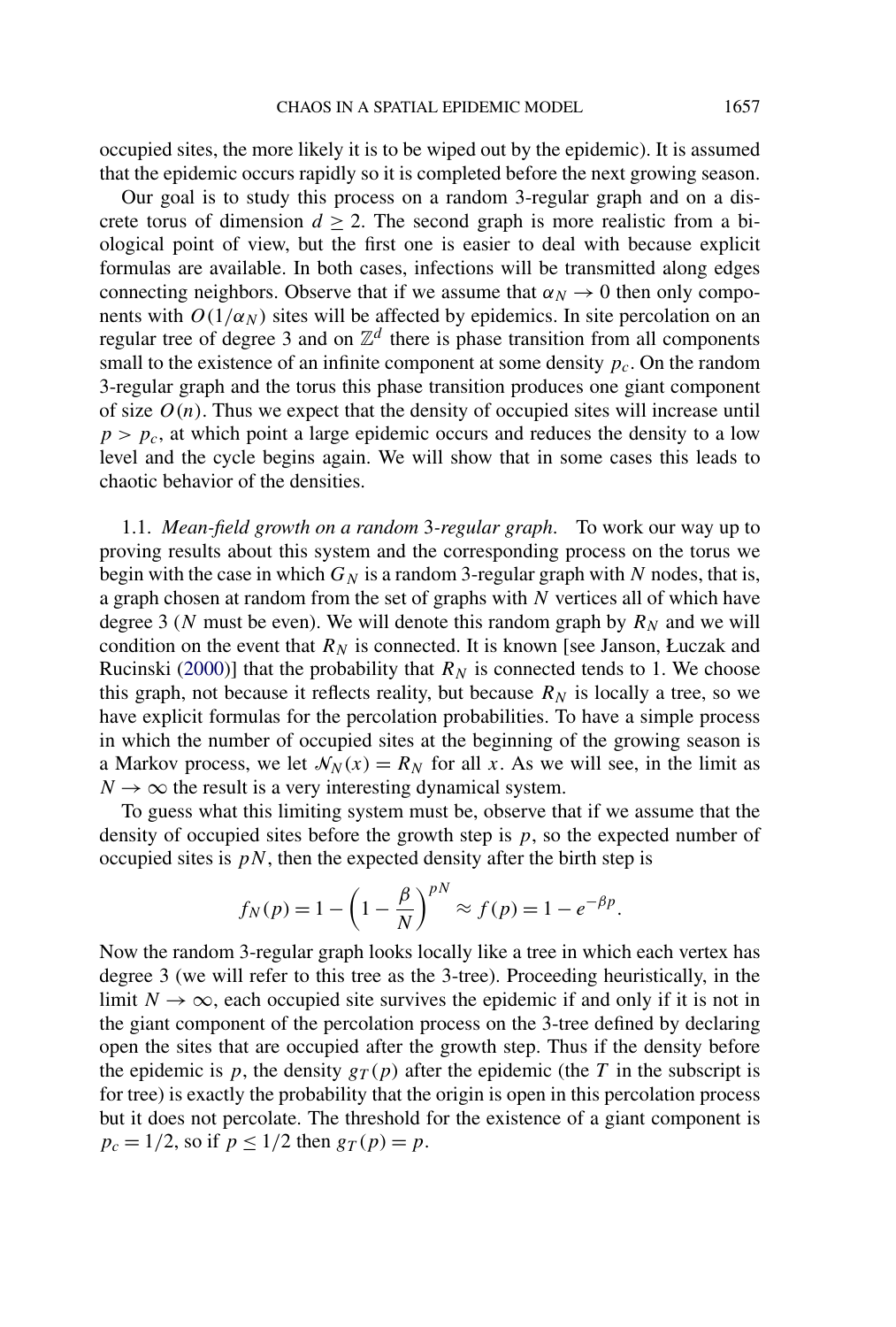To compute the density for  $p > 1/2$  we need to compute the percolation probability on the 3-tree. Throughout the rest of the paper, whenever we say percolation we mean the event that the origin is an infinite cluster of occupied sites. We start by noting that for site percolation on the binary tree (which is an infinite rooted tree where each vertex has two descendants, so all vertices have degree 3 except for the root which has degree 2) the percolation probability  $\theta_{\text{bin}}(p)$  satisfies

$$
\theta_{\text{bin}}(p) = p(1 - (1 - \theta_{\text{bin}}(p))^2)
$$

since for this event to occur the origin must be occupied and percolation must occur from one of the two neighbors. Solving gives

$$
\theta_{\text{bin}}(p) = \frac{2p-1}{p} = 2 - \frac{1}{p}.
$$

On the 3-tree the probability of percolation is then

$$
\theta_T(p) = p(1 - (1 - \theta_{\text{bin}}(p))^3)
$$

since the site must be occupied and percolation must occur from one of the three neighbors. Thus for  $p \in (1/2, 1]$ 

$$
g_T(p) = \mathbb{P}(0 \text{ is occupied}, |C_0| < \infty) = p - \theta_T(p) = p\left(\frac{1}{p} - 1\right)^3 = \frac{(1 - p)^3}{p^2}.
$$

Let *a*<sub>0</sub> be the solution of  $1 - e^{-\beta a_0} = 1/2$  [i.e.,  $a_0 = (\log 2)/\beta$ ]. Combining the formulas for  $f$  and  $g_T$  we see that the limiting dynamical system should be the one defined by the function

$$
h_T(p) = g_T(f(p)) = \begin{cases} 1 - e^{-\beta p}, & 0 \le p \le a_0, \\ \frac{e^{-3\beta p}}{(1 - e^{-\beta p})^2}, & a_0 < p \le 1. \end{cases}
$$

Observe that  $h_T$  is continuous in [0, 1].

We are interested in properties of the iterates of  $h_T(p)$ :

- If  $\beta \le 1$  then  $f(p) < p$  for all  $p > 0$  and thus  $h^k(T(p))$  decreases to 0 as  $k \to \infty$ .
- If  $\beta > 1$  then starting from a small positive *p*,  $f^{\hat{k}}(p)$  increases to a unique fixed point  $p^*$ . If  $p^* \leq 1/2$  then we never get an epidemic and  $h^k(T)$  increases to the same fixed point.
- 1/2 is a fixed point when  $e^{-\beta/2} = 1/2$ , that is,  $\beta = 2 \log 2$ . When  $\beta > 2 \log 2$ , we let  $a_1 = h_T(1/2) = e^{-3\beta/2}/(1 - e^{-\beta/2})^2$ . Eventually the iterates of  $h_T$  lie in the interval  $[a_1, 1/2]$ , and once they reach this interval, they stay there (see Figure [1\)](#page-3-0).

Hence if  $\beta \le \beta_c = 2 \log 2$ ,  $h_T(p) = f(p)$  for all p and the epidemic part of the dynamics is not seen in the limiting system. If  $\beta > \beta_c$  then  $h_T(p) < 1/2 < f(p)$ for  $p \ge a_0$ .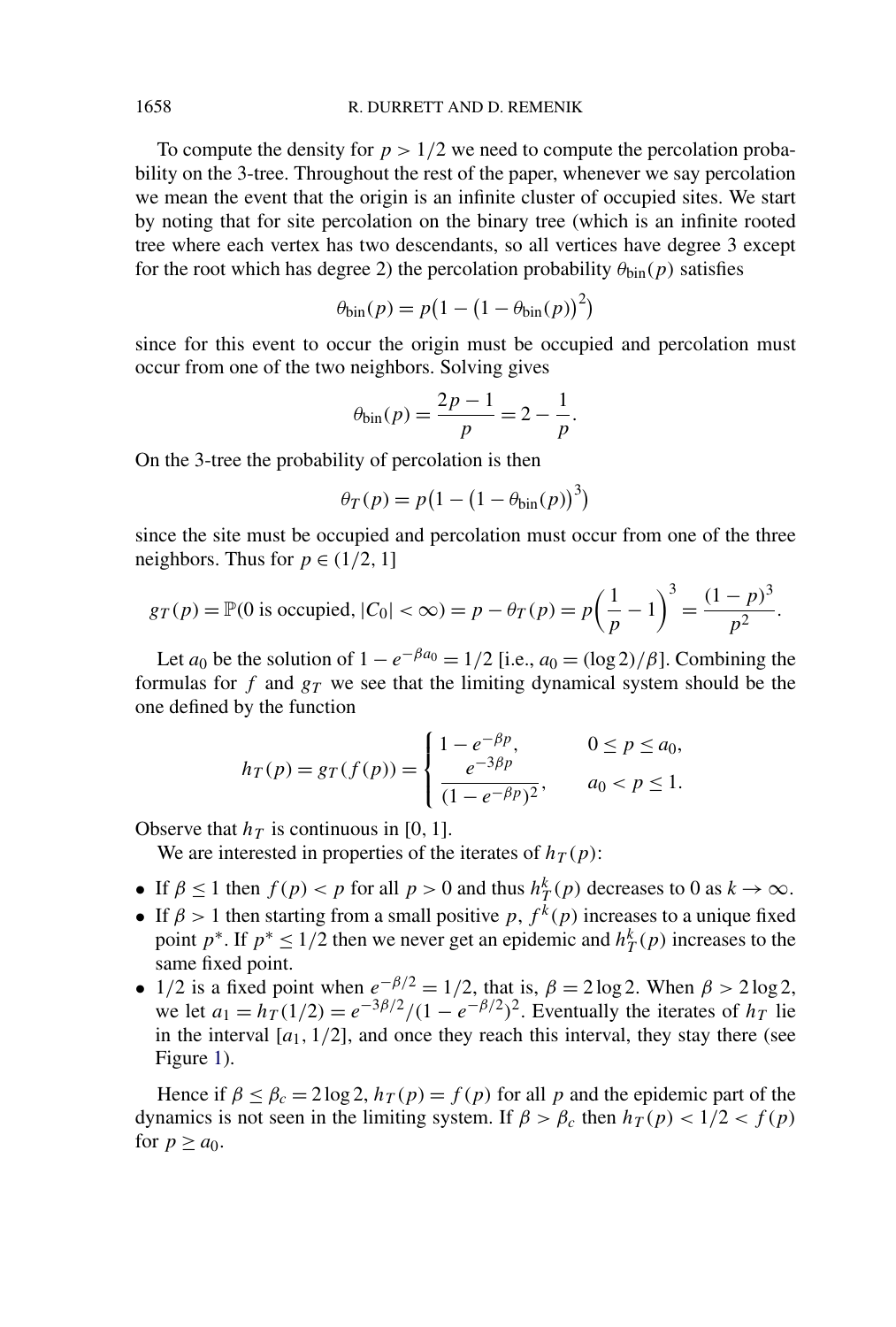<span id="page-3-0"></span>

FIG. 1. *Graph of*  $h_T$  *with*  $\beta = 2 \log 3$ . *The point*  $c = h_T^{-1}(a_0)$  *will play a role in the proof of Theorem* [1.](#page-4-0)

Figure 2 shows the orbits of the system as a function of  $\beta$ . We plot  $h_T^k(p)$ for  $501 \le k \le 550$  to remove the initial transient. Note that the system proceeds directly from a stable fixed point to a "chaotic phase" rather than via period doubling bifurcations of the type occurring in the quadratic maps  $rx(1 - x)$ . To say in



FIG. 2. *Orbits of the system*  $(h_T^k(p))_{k\geq 0}$  *started at*  $p = 0.1$ *. The x-axis has the values of*  $\beta$  *used in the simulations, while the y*-axis has  $h<sup>k</sup><sub>T</sub>(p)$  *for*  $k = 501, ..., 550$ .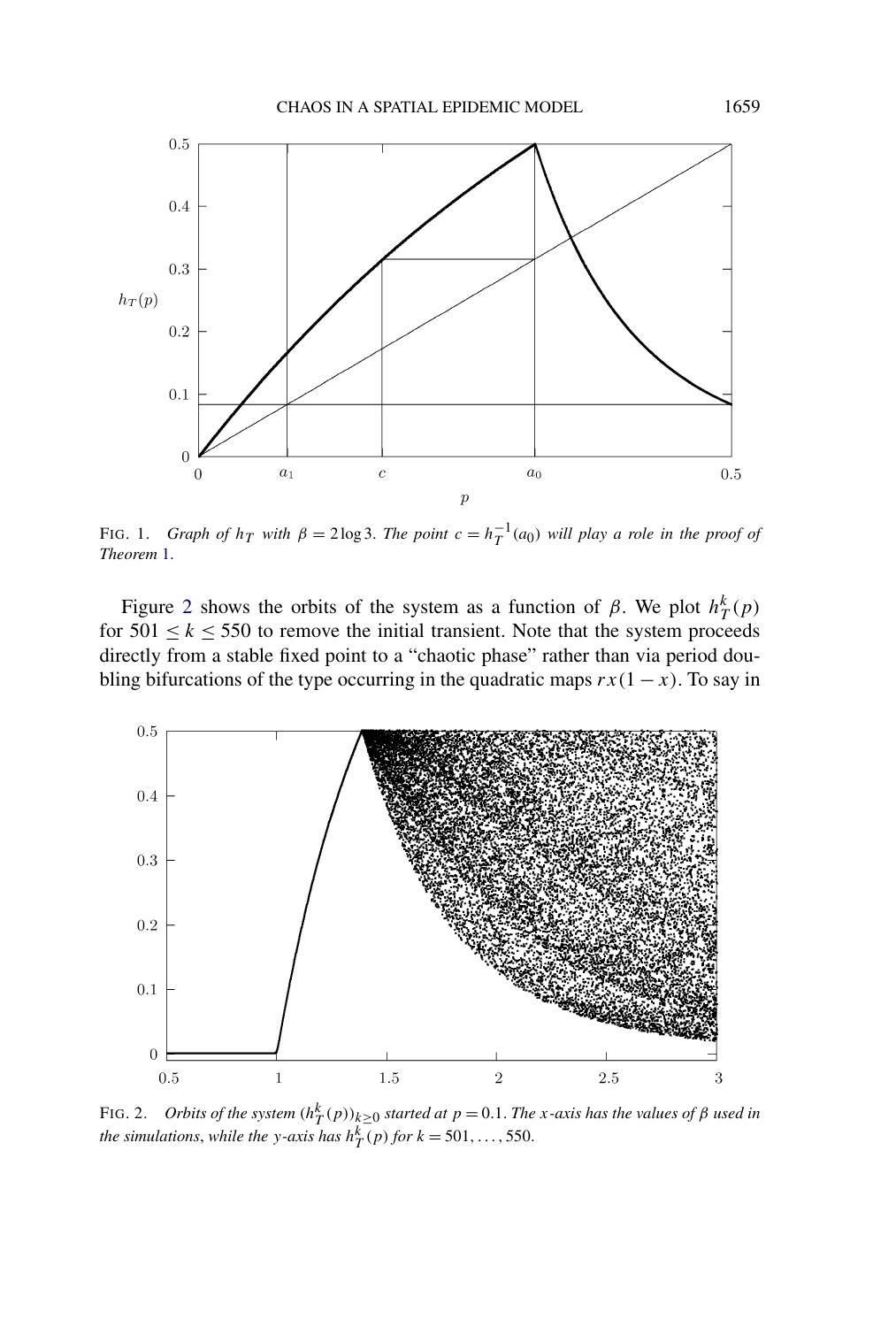what sense the behavior is chaotic, we will use two results of the theory of discrete time dynamical systems. The first result, which we include here for convenience, is commonly referred to as "period three implies chaos":

PROPOSITION 1.1 [Theorem 1 in Li and Yorke [\(1975\)](#page-29-0)]. *Let*  $F: J \longrightarrow J$  *be a continuous function on a real interval J and assume that there is point a* ∈ *J such that*

$$
F^{3}(a) \le a < F(a) < F^{2}(a).
$$

*Then*:

- (a) *For every*  $k = 1, 2, \ldots$  *there is a point in J of period*  $k$ *, that is, a point*  $r \in J$ *such that*  $F^k(r) = r$  *but*  $F^j(r) \neq r$  *for*  $0 < j < k$ .
- (b) *There is an uncountable set*  $S \subseteq J$  *containing no periodic points such that:* (b.i) *For every*  $p, q \in S, p \neq q$ ,

$$
\limsup_{N \to \infty} |F^N(p) - F^N(q)| > 0
$$

*and*

$$
\liminf_{N \to \infty} |F^N(p) - F^N(q)| = 0.
$$

(b.ii) *For every*  $p \in S$  *and any periodic point*  $q \in J$ ,

$$
\limsup_{N \to \infty} |F^N(p) - F^N(q)| > 0.
$$

We will say that  $F$  is *chaotic* if  $F$  satisfies the conditions (a) and (b) above. (b.ii) rules out convergence to periodic orbits, while (b.i) shows that all the points in *S* have different limiting behaviors.

THEOREM 1.

- (a) *The dynamical system defined by the function*  $h_T$  :  $[a_1, 1/2] \rightarrow [a_1, 1/2]$  *is chaotic for every*  $\beta > 2 \log 2$ .
- (b) *If*  $\beta \in (2 \log 2, 2.48]$  *then the system has an invariant measure*,  $\mu = \mu \circ h_T^{-1}$ , *which is absolutely continuous with respect to the Lebesgue measure*.

Simulations suggest that (b) actually holds for all  $\beta$  > 2 log(2).

Now we come back to the process running on  $R_N$ . We will denote our process by  $\eta_k^N$ , with  $\eta_k^N(i) = 1$  if *i* is occupied at time *k* and  $\eta_k^N(i) = 0$  if not. The density of occupied sites at time *k* will be denoted by  $\rho_k^N$ :

(1.1) 
$$
\rho_k^N = \frac{1}{N} |\eta_k^N| = \frac{1}{N} \sum_{i=1}^N \eta_k^N(i).
$$

<span id="page-4-0"></span>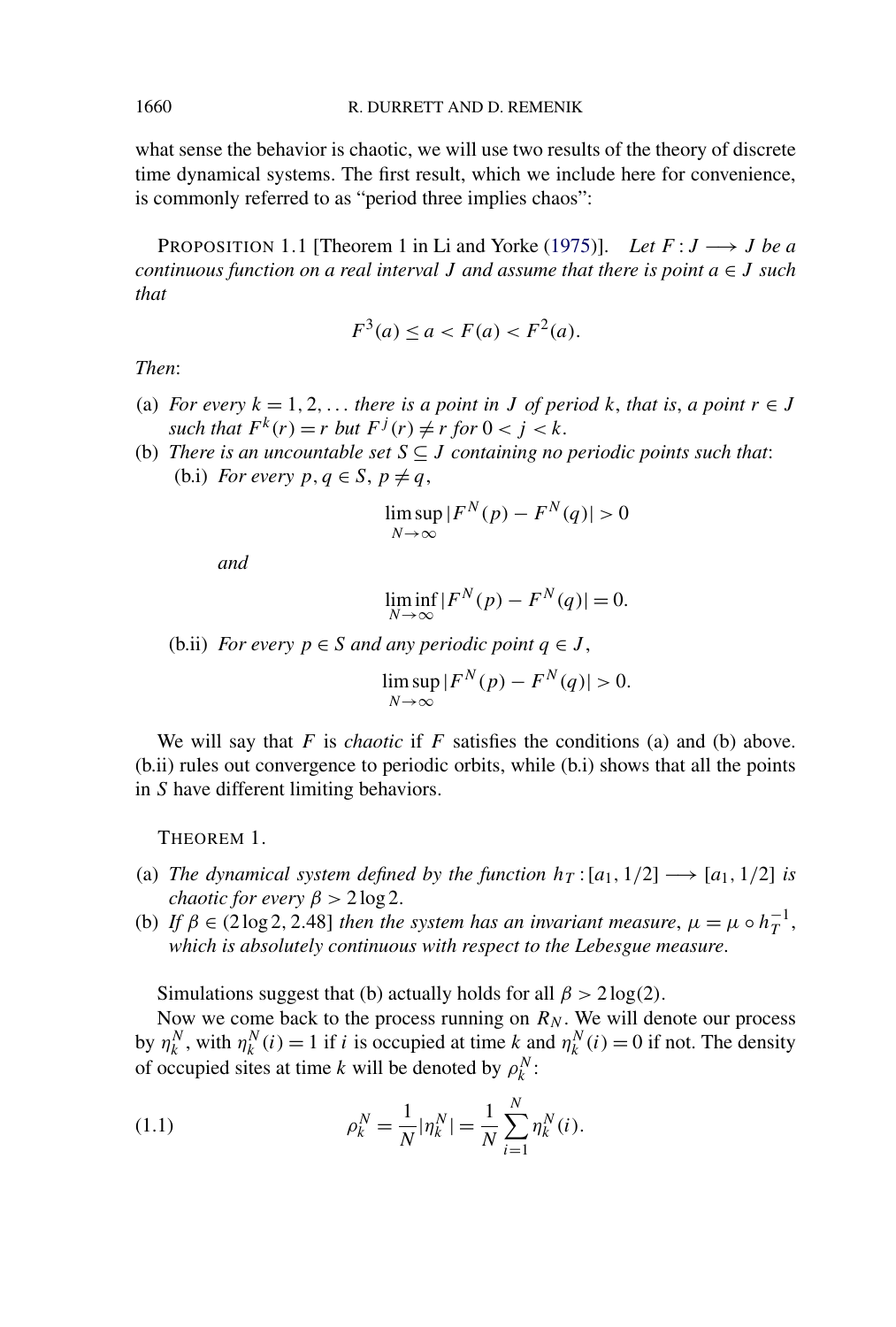<span id="page-5-0"></span>The initial distribution  $\eta_0^N$  of the process will always be assumed to be a product measure with some density  $p \in [0, 1]$  (so, in particular,  $\rho_0^N$  converges in probability to *p*). In the preceding discussion we argued heuristically that  $\rho_k^N$  converges to the deterministic system defined by  $h<sub>T</sub>$ . The next result shows that this is indeed the case:

THEOREM 2. Assume that  $G_N = R_N$  and that the infection probability of the *epidemic satisfies*

$$
\alpha_N \log_2 N \xrightarrow[N \to \infty]{} \infty.
$$

*Then the process*  $(\rho_k^N)_{k \geq 0}$  *converges in distribution to the (deterministic) orbit, starting at*  $p$ , *of the dynamical system associated to*  $h<sub>T</sub>$ .

The above convergence means that  $(\rho_k^N)_{k \geq 0}$  converges in distribution to a deterministic process whose paths are given by the orbits  $(h_T^k(p))_{k \geq 0}$ .

1.2. *Local growth on the d-dimensional torus*. Turning now to a more realistic setting, we consider the process running on the *d*-dimensional torus  $(\mathbb{Z} \text{ mod } N)^d$ , for  $d \ge 2$ , which we will denote by  $\mathbb{T}_N$ . The case  $d = 2$  is the one relevant to gypsy moths, but it is no harder to prove our results in general.

To add some more realism and make our process more interesting, we will take now the growth neighborhoods  $\mathcal{N}_N(x)$  to be smaller than  $\mathbb{T}_N$ . We let

$$
\mathcal{N}_N(x) = \{ y \in \mathbb{T}_N : 0 < \| y - x \|_\infty \le r_N \}
$$

(here the difference  $y - x$  is computed modulo *N*) and take the range  $r<sub>N</sub>$  to be such that  $r_N \to \infty$ . (We remark that on  $\mathbb{T}_N$  we are considering the  $L^1$  distance; in particular, two points *x*,  $y \in \mathbb{T}_N$  are neighbors if  $||x - y||_1 = 1$ .

We start as before by guessing what the limiting system should be. To do this we will assume for a moment that  $r_N = \infty$  for all N, so we are back in the case of mean-field growth of the previous subsection. The growth step behaves exactly as before: if *p* is the density of occupied sites before the growth step, then the density after is

$$
f_{N^2}(p) = 1 - \left(1 - \frac{\beta}{N^2}\right)^{pN^2} \approx f(p) = 1 - e^{-\beta p}.
$$

The behavior of the epidemic step in the limit  $N \to \infty$  is analogous to the one in the random 3-regular graph: if  $p$  is the density of occupied sites before the epidemic, then the density  $g_L(p)$  after (here the subscript L is for lattice) is the probability that the origin is open but does not percolate in a site percolation process in  $\mathbb{Z}^d$ .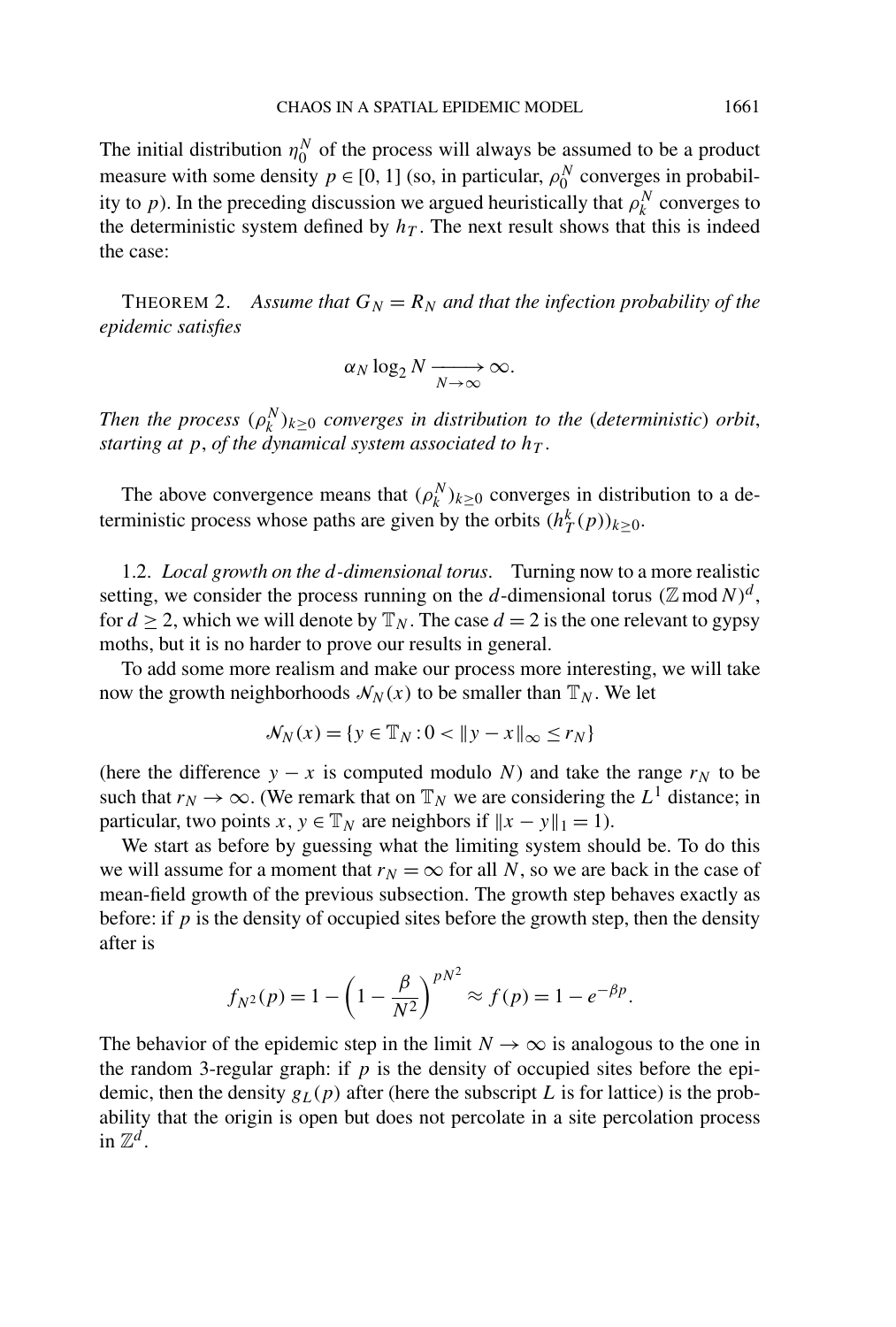<span id="page-6-0"></span>Unlike the case of percolation on the 3-tree, we do not have an explicit formula available for the percolation probability in  $\mathbb{Z}^d$ , but we still know some qualitative properties. Letting  $C_0$  be the percolation cluster containing the origin and

$$
\theta_L(p) = \mathbb{P}(|C_0| = \infty)
$$

we have that there is a  $p_c \in (0, 1)$  ( $p_c \approx 0.593$  in  $d = 2$ ) such that  $\theta_L(p) = 0$  for  $p \leq p_c$ ,  $\theta_L(p)$  is strictly increasing for  $p > p_c$ , and  $\theta_L(p)$  is infinitely differentiable at every  $p \neq p_c$  [see Theorem 8.92 of Grimmett [\(1999\)](#page-28-0)]. We also have that

$$
g_L(p) = \mathbb{P}(0 < |C_0| < \infty) = \mathbb{P}(|C_0| < \infty) - \mathbb{P}(|C_0| = 0) = p - \theta_L(p),
$$

so  $g_L(p)$  is infinitely differentiable at  $p \neq p_c$  and  $g_L(p) = p$  for  $p \leq p_c$ .

As before we let  $h_L(p) = g_L(f(p))$  and  $\beta_c$  be the value of  $\beta$  solving  $p_c =$  $1 - e^{-\beta p_c}$ , that is,

$$
\beta_c = \frac{1}{p_c} \log \left( \frac{1}{1 - p_c} \right)
$$

 $(\beta_c \approx 1.516 \text{ in } d = 2)$ . Observe that  $g_L(p) \in (0, 1)$  for  $p \in (0, 1)$  so, in particular,  $h_L(p) > 0$  for  $p > 0$ . Our next result holds under an hypothesis on the percolation function which might seem strange at a first look, but which holds in  $d = 2$  and is expected to also hold in  $3 < d < 6$ .

THEOREM 3. *Suppose that*

(1.2) 
$$
\lim_{p \downarrow p_c} \theta'_L(p) = \infty.
$$

*Then there is an*  $\varepsilon > 0$  *such that for every*  $\beta \in (\beta_c, \beta_c + \varepsilon)$  *the dynamical system*  $(h_L^k(p))_{k\geq 0}$  *has an invariant measure which is absolutely continuous with respect to the Lebesgue measure*.

We believe (and simulations suggest) that the result holds for all  $\beta > \beta_c$ . As Yuval Peres pointed out to us, it is easy to show that  $(1.2)$  holds in  $d = 2$  using Russo's formula and the fact that the expected number of pivotal sites goes to infinity as  $p \downarrow p_c$  in two dimensions. This argument would obviously work in other dimensions too if we knew that the expected number of pivotal sites blows up at  $p_c$ . This should be the case in  $3 \le d < 6$  because it is expected that  $\theta_L(p) \approx$  $C(p - p_c)^\gamma$  as  $p \downarrow p_c$  with  $\gamma < 1$  in  $d < 6$ ,  $\gamma = 1$  in  $d > 6$ , and with logarithmic corrections in  $d = 6$  [see, e.g., Chapter 9 of Grimmett [\(1999\)](#page-28-0)].

Our next goal is to show that the process  $\rho_k^N$  on the torus  $\mathbb{T}_N$  converges to the deterministic orbit of the dynamical system defined by  $h<sub>L</sub>$ . The processes  $\eta_k^N$  and  $\rho_k^N$  are defined in this case exactly as for the random 3-regular graph; see [\(1.1\)](#page-4-0) and the preceding lines. If we consider the case of mean-field growth [i.e.,  $\mathcal{N}_N(x) = \mathbb{T}_N$ ] then the result follows from the same arguments as those we will use to prove Theorem [2](#page-5-0) (the proof is actually simpler because we do not have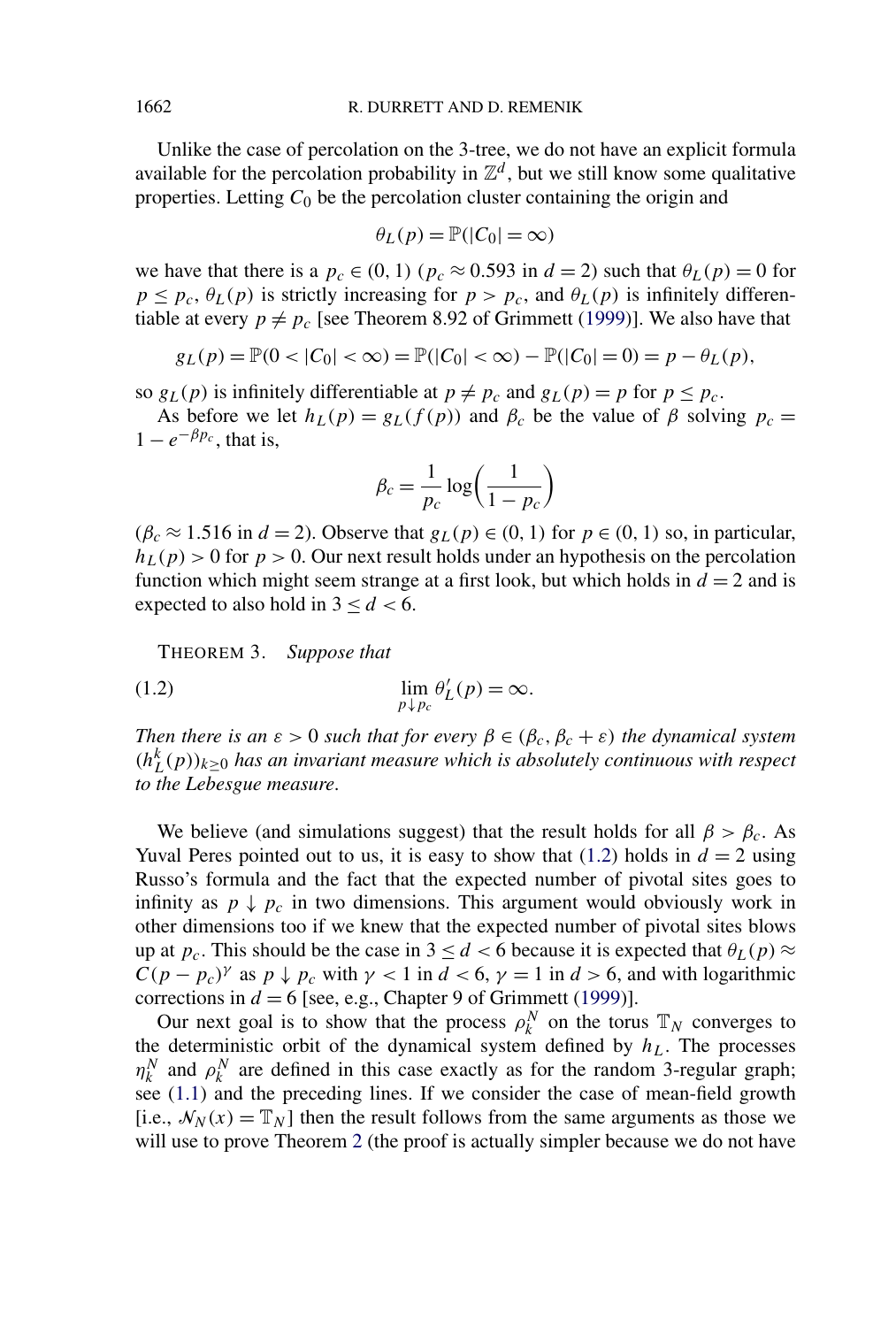<span id="page-7-0"></span>

FIG. 3. *Density process*  $(\rho_k^N(p))_{k\geq 0}$  *running on the two-dimensional torus with mean-field growth*, *depicted for*  $k = 501, \ldots, 550$  *for different values of the parameter*  $\beta$  (*similar to Figure* [2\)](#page-3-0). *Here*  $N = 500$ .

to prove that the torus looks locally like  $\mathbb{Z}^d$ ). Figure 3 shows part of the trajectories of  $\rho_k^N$  in the case of mean-field growth. But, as we mentioned, we want to deal with the more general case  $\mathcal{N}_N(x) = \{y \in \mathbb{T}_N : 0 < ||y - x||_\infty \le r_N\}$  with  $r_N \to \infty$ . The result does not seem to be true if we do not take  $r_N \to \infty$ . As Figure [4](#page-8-0) shows, the graph of  $\{(\rho_k^N, \rho_{k+1}^N), k \ge 0\}$  does not correspond to any function. This difficulty dissappears as  $N \to \infty$  if we take  $r_N \to \infty$  at an appropriate rate.

We will assume the following on  $\alpha_N$  and  $r_N$ :

$$
\frac{r_N}{N} \longrightarrow 0
$$

and

 $\alpha_N r_N \longrightarrow \infty$ .

For instance, we could take  $r_N = N^\gamma$  and  $\alpha_N = N^{-\delta}$  for some  $0 < \delta < \gamma < 1$ .

THEOREM 4. Assume that  $G_N = \mathbb{T}_N$ , with  $d \geq 2$ , and that the number of *individuals to which each occupied site gives birth to during the growing season is a Poisson random variable with mean β. Then the process*  $(ρ<sub>k</sub><sup>N</sup>)<sub>k≥0</sub>$  *converges in distribution to the* (*deterministic*) *orbit*, *starting at p*, *of the dynamical system associated to*  $h<sub>L</sub>$ .

1.3. *Local growth on*  $\mathbb{Z}^d$ . We now consider the case in which  $r_N$  is constant. Figure [5](#page-8-0) shows that when  $r_N = 5$  the fluctuations in the density of occupied sites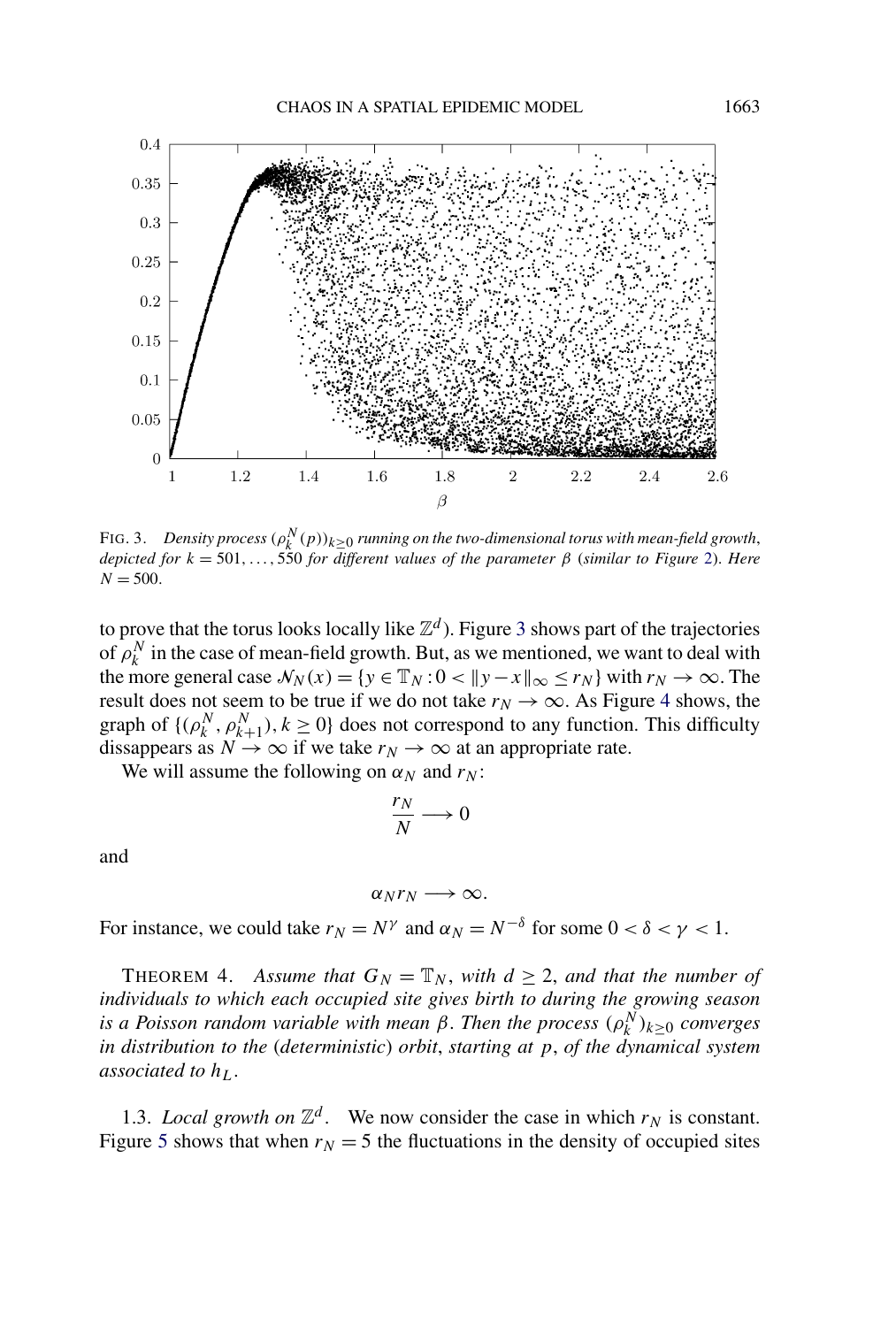<span id="page-8-0"></span>

FIG. 4. *Graph of*  $\rho_k^N$  *against*  $\rho_{k+1}^N$  *on the two-dimensional torus with*  $N = 750$  *and*  $r_N = 50$ *. The graph clearly does not correspond to a function*.

decrease as the system size increases. Figure [6](#page-9-0) shows a picture of the process running on the torus of size  $450 \times 450$  with  $r_N = 5$ . As this picture suggests the density stays constant because different parts of the lattice oscillate out of phase.



FIG. 5. *Sequence of densities ρ<sup>N</sup> <sup>k</sup> of the process running on the two-dimensional torus with local interactions in the epidemic step for*  $N = 500$  *and*  $N = 1500$ , *both with*  $r_N = 5$ . As this graph *suggests, the fluctuations of the density process get small as*  $N$  *grows if the range*  $r_N$  *is held fixed.*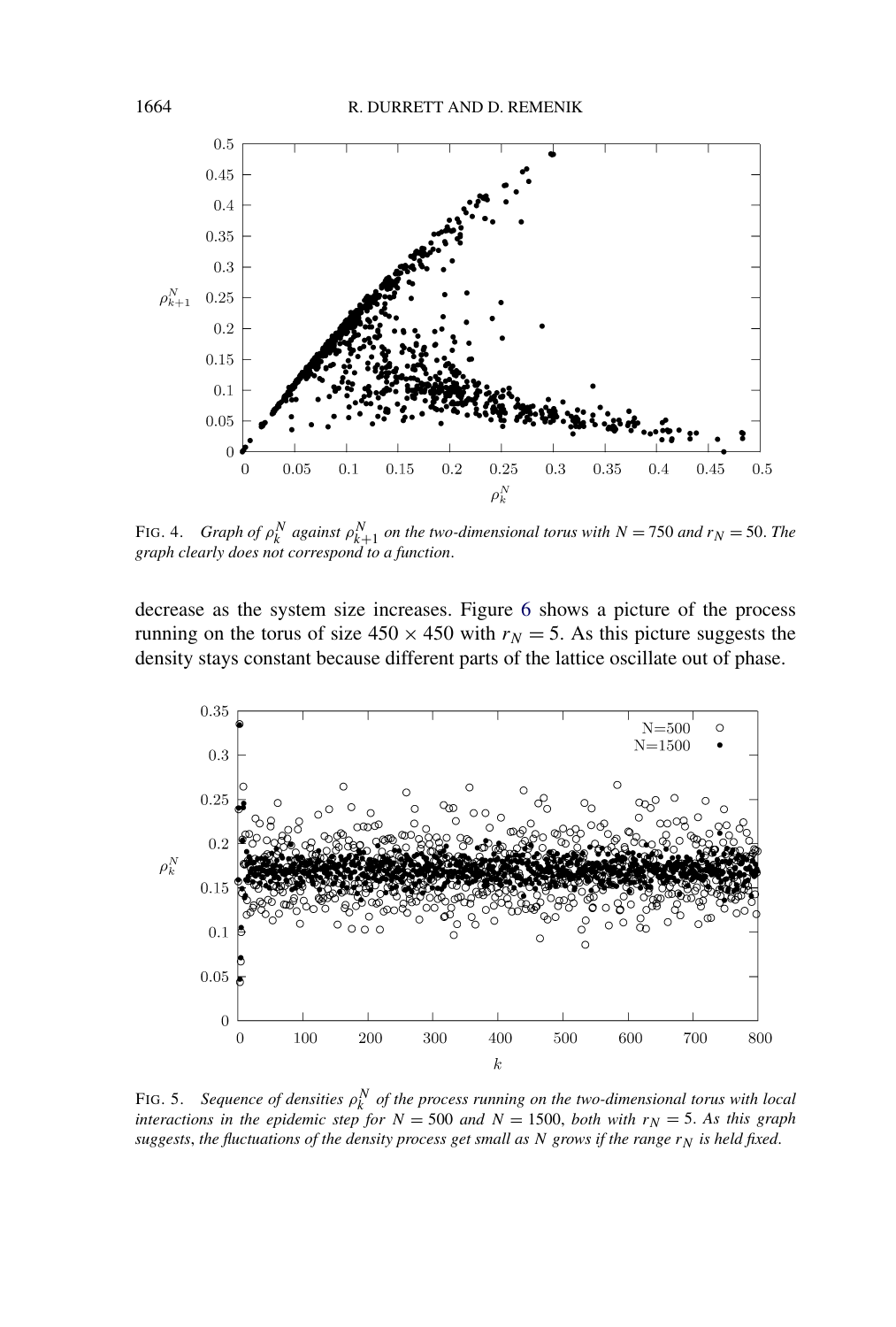<span id="page-9-0"></span>

FIG. 6. *State of the process at time* 200 *on a torus of size* 450 × 450 (*black dots are occupied*). *In this simulation,*  $\beta = 2.25$ ,  $r_N = 5$  *and the infection probability at each site is*  $5 \cdot 10^{-6}$ . *This picture corresponds to an intermediate state of the process*, *after an epidemic event wiped out a big cluster but the process has had time to grow back*.

THEOREM 5. *Consider the process running in*  $\mathbb{Z}^d$  *with*  $d > 2$ . If  $r_N = L$  and L *is sufficiently large then there is a nontrivial stationary distribution*.

SKETCH OF THE PROOF. The key to the proof is that the density of occupied sites after growth is at most  $f(1) = 1 - e^{-\beta}$  so after the epidemic there will be a positive density of occupied sites. Let  $\delta = (1 - e^{-\beta})e^{-4\beta}$  be the probability that a site is occupied and has four vacant neighbors. Divide space into squares of side  $L/2$  and declare that the square is occupied if at least a fraction  $\delta/2$  of the sites are. If *L* is large enough and *T* is chosen suitably then the set of occupied squares at time *nT* dominates oriented percolation with *p* close to 1 and the result follows from standard "block construction" arguments [for an account of this method see, e.g., Durrett [\(1995\)](#page-28-0)]. By order of the Associate Editor further details are left to the reader.  $\square$ 

The remainder of the paper is devoted to proofs. The proof of Theorem [1](#page-4-0) is given in Section [2.](#page-10-0) If you get bored with all of the algebra and calculus involved you can skip to Section [3](#page-14-0) where the proof of Theorem [2](#page-5-0) is given. The proof of Theorem [3](#page-6-0) given in Section [4](#page-19-0) and the more complicated proof of Theorem [4](#page-7-0) in Section [5](#page-20-0) rely on ideas from Sections [2](#page-10-0) and [3,](#page-14-0) but are independent of each other.

The authors would like to thank referee Nicolas Lanchier for his careful reading of the paper which resulted in a number of corrections and clarifications.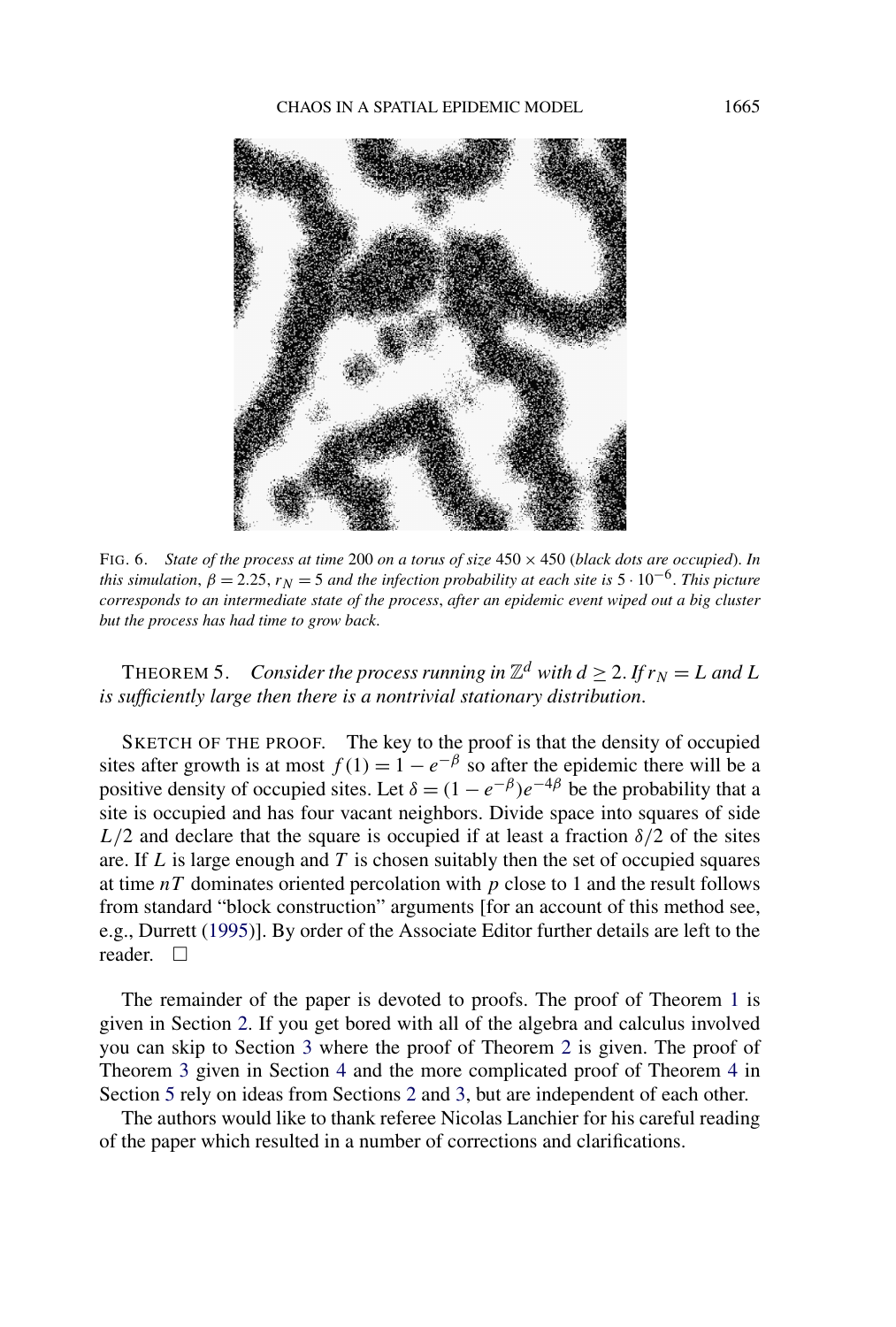**2. Proof of Theorem [1.](#page-4-0)** By Proposition [1.1,](#page-4-0) to obtain (a) it is enough to prove that there is a point  $c \in [a_1, 1/2]$  such that

$$
h_T^3(c) \le c < h_T(c) < h_T^2(c).
$$

In our case we can take

$$
c = f^{-1}(a_0) = \frac{1}{\beta} \log \left( \frac{\beta}{\beta - \log 2} \right)
$$

(see Figure [1\)](#page-3-0). Observe that since  $a_0 < 1/2$ ,  $c = \beta^{-1} \log((1 - a_0)^{-1}) < \beta^{-1} \times$  $log 2 = a_0$ . Hence

$$
h_T(c) = f(c) = a_0,
$$
  

$$
h_T2(c) = f(a_0) = \frac{1}{2}
$$

and

$$
h_T^3(c) = h_T(1/2) = a_1.
$$

It is clear then that  $c < h_T(c) < h_T^2(c)$ . To see that  $h_T^3(c) \le c$  we need to show that  $a_1 \leq f^{-1}(a_0)$ , that is, that

$$
\frac{e^{-3\beta/2}}{(1 - e^{-\beta/2})^2} \le \frac{1}{\beta} \log \left(\frac{\beta}{\beta - \log 2}\right)
$$

or, equivalently, that

(2.1) 
$$
\phi_1(\beta) = \exp\left(\frac{\beta e^{-3\beta/2}}{(1 - e^{-\beta/2})^2}\right) \le \phi_2(\beta) = \frac{\beta}{\beta - \log 2}
$$

for all  $\beta$  > 2 log 2. If you look at the picture of these two functions it seems clear that the inequality holds, but the proof is not as simple as the picture suggests. We will divide it into two parts.

First, assume that  $\beta \in (2 \log 2, 1.75]$ . We will show that

$$
\phi_1(\beta) \le 4 - \frac{\beta}{\log 2} \le \phi_2(\beta).
$$

To get the first inequality let

$$
\sigma(\beta) = \frac{\beta e^{-3\beta/2}}{(1 - e^{-\beta/2})^2}.
$$

A simple calculation gives

$$
\sigma''(\beta) = \frac{9e^{\beta} - 4e^{\beta/2} + 1}{4e^{5\beta/2} - 16e^{2\beta} + 24e^{3\beta/2} - 16e^{\beta} + 4e^{\beta/2}}
$$

<span id="page-10-0"></span>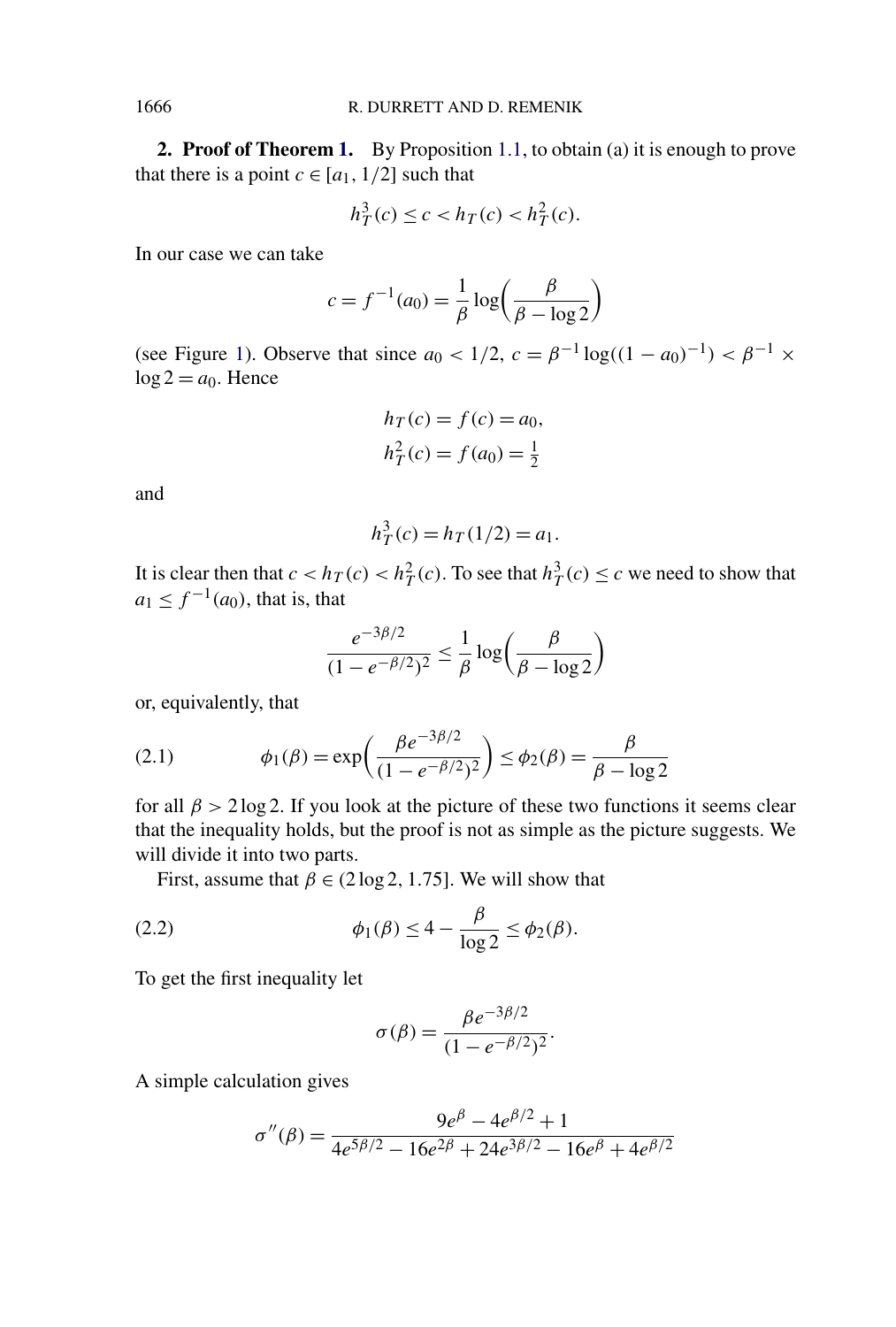<span id="page-11-0"></span>and we claim that this quotient is positive. Indeed, it is easy to see that the numerator is positive, while putting  $a = e^{\beta/2}$  the denominator becomes  $4a^5 - 16a^4 +$  $24a^3 - 16a^2 + 4a$ , so dividing by 4*a* we need to show that

$$
w(a) = a^4 - 4a^3 + 6a^2 - 4a + 1 > 0
$$

for all  $a > 2$ . Observe that  $w'(a) = 4a^3 - 12a^2 + 12a - 4$ , so  $w'(2) = 4$ , while  $w''(a) = 12(a-1)^2 > 0$ , so  $w'(a) > 0$  for all  $a > 2$ . Since  $w(2) = 1$  we deduce that  $w(a) > 0$  for all  $a > 2$  as required. Hence  $\sigma$  is convex, and thus so is  $\phi_1 =$  $exp(\sigma(\cdot))$ . Since

$$
\phi_1(2\log(2)) = 2 = 4 - \frac{2\log 2}{\log 2}
$$
 and  $\phi_1(1.75) \approx 1.4518 < 4 - \frac{1.75}{\log 2} \approx 1.4753$ ,

the convexity of  $\phi_1$  gives the desired inequality.

To get the second inequality in [\(2.2\)](#page-10-0), observe that

$$
\phi_2(2\log 2) = 2 = 4 - \frac{2\log 2}{\log 2}
$$
 and  $\phi'_2(2\log 2) = -\frac{1}{\log 2}$ .

Therefore, since this last quantity is exactly the slope of the line appearing in the middle term of [\(2.2\)](#page-10-0) and since  $\phi_2$  is strictly convex, we deduce that  $\phi'_2(\beta)$  is larger than this slope for every  $\beta > 2 \log 2$  and thus the inequality holds.

Now we assume that  $\beta$  > 1.75. Using the Taylor expansion of the functions  $1/(1-x)$  and  $e^x$  about  $x = 0$  we get that [\(2.1\)](#page-10-0) is equivalent to

$$
\sum_{n\geq 0} \left(\frac{\log 2}{\beta}\right)^n \geq \sum_{n\geq 0} \frac{1}{n!} \left(\frac{\beta e^{-3\beta/2}}{(1 - e^{-\beta/2})^2}\right)^n,
$$

so it is enough to show that

$$
\left(\frac{\log 2}{\beta}\right)^n \ge \frac{1}{n!} \left(\frac{\beta e^{-3\beta/2}}{(1 - e^{-\beta/2})^2}\right)^n
$$

for all  $n \ge 0$  and  $\beta > 1.75$ . The inequality holds trivially for  $n = 0$ , so by induction it is enough to prove that

$$
\frac{\log 2}{\beta} \ge \frac{1}{n} \frac{\beta e^{-3\beta/2}}{(1 - e^{-\beta/2})^2}
$$

for all  $n > 1$  or, equivalently, for  $n = 1$ . That is, we need to show that

(2.3) 
$$
\beta^2 \frac{e^{-3\beta/2}}{(1 - e^{-\beta/2})^2} \le \log 2
$$

for all  $\beta$  > 1.75. To see that this holds we observe that the derivative of the left side with respect to  $\beta$  is

$$
-\frac{\beta e^{-\beta/2} (3\beta e^{\beta/2} - 4e^{\beta/2} - \beta + 4)}{2(e^{\beta/2} - 1)^3}.
$$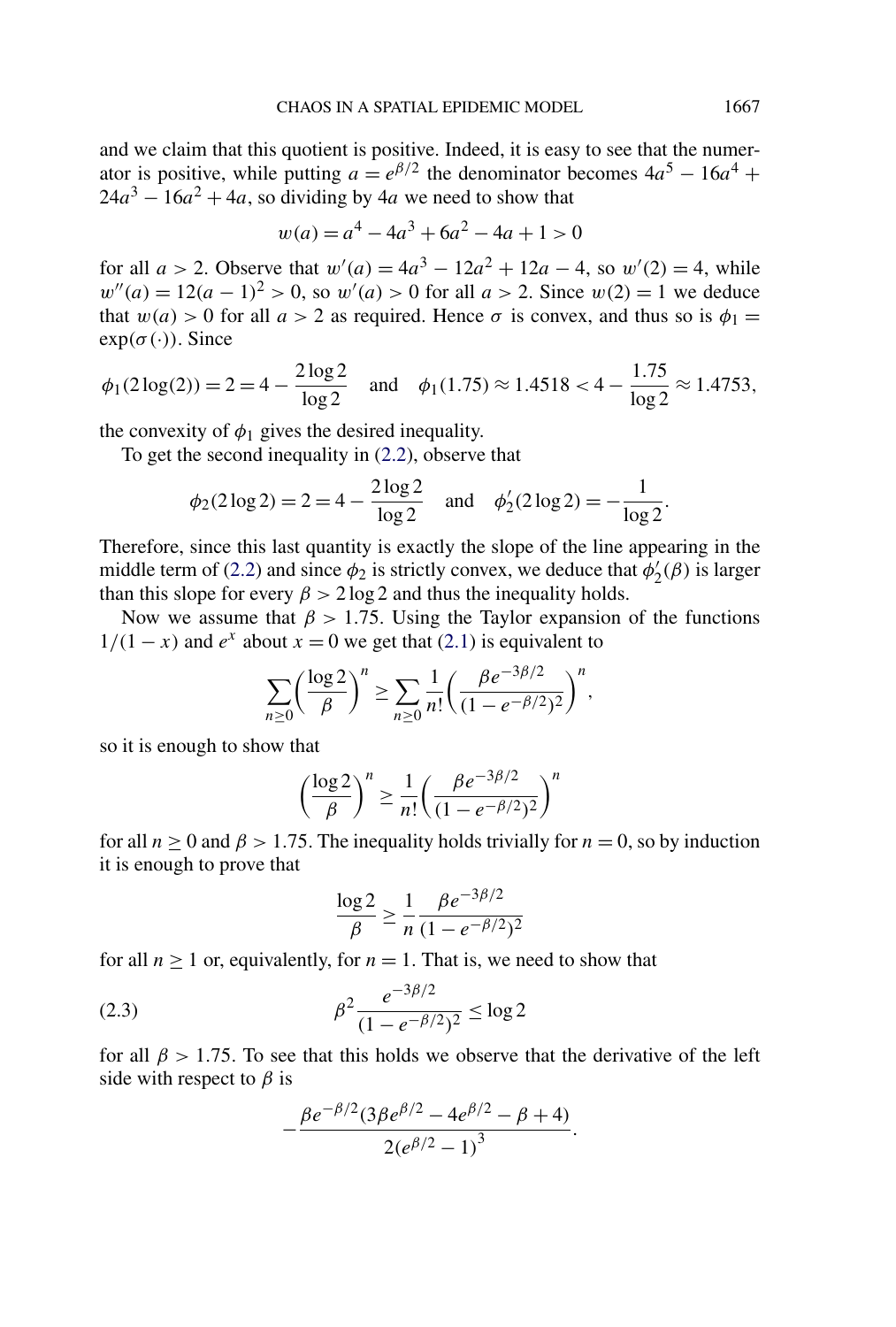We claim that this quotient is negative for  $\beta > 1.75$ . Indeed, the denominator is clearly positive, so we only need to show that

$$
w(\beta) = 3\beta e^{\beta/2} - 4e^{\beta/2} - \beta + 2 > 0
$$

for  $\beta > 1.75$ . This is easy, because  $w'(\beta) = 3e^{\beta/2}(1 + \beta/2) - 2e^{\beta/2} - 1 > e^{\beta/2} - 1$  $1 > 0$  and  $w(1.75) \approx 5.28$ . Thus the left side of the [\(2.3\)](#page-11-0) is decreasing in  $\beta$ , and then the inequality holds because its value at  $\beta = 1.75$  is approximately 0.6523 < log 2. This finishes the proof of (a).

To get (b) it is enough to show by Lasota and Yorke [\(1973\)](#page-29-0) that

(2.4) 
$$
\inf_{p \in [a_1, 1/2] \setminus \{a_0\}} |(h_T^3)'(p)| > 1
$$

for  $\beta \in (2 \log 2, 2.48]$ . The idea of the proof is the following. We find an explicit formula for  $(h_T^3)'$  and use it to compute numerically its infimum on  $[a_1, 1/2] \setminus \{a_0\}$ for every  $\beta$  in a certain grid of  $(2 \log 2, 2.48]$ . Due to monotonicity properties of the derivative of  $h<sub>T</sub>$  the numerical computation of the infimum is exact (up to floating-point numerical errors which are small enough for our purposes) for any fixed  $\beta$ . We then show that  $(h<sub>T</sub><sup>3</sup>)'$ , as a function of  $\beta$ , has a Lipschitz constant that ensures that the infimum is larger than 1 for every  $\beta$  between subsequent points in the grid. We will do this step by step.

We begin by computing  $(h_T^3)'$ . For  $p \in [a_1, a_0)$ ,  $h'_T(p) = f'(p) = \beta e^{-\beta p}$ , while for  $p \in (a_0, 1/2]$ ,

$$
h'_T(p) = \frac{-3\beta e^{-3\beta p}}{(1 - e^{-\beta p})^2} - 2\frac{e^{-3\beta p}}{(1 - e^{-\beta p})^3} \beta e^{-\beta p} = \frac{e^{-3\beta p}}{(1 - e^{-\beta p})^3} [-3\beta + \beta e^{-\beta p}].
$$

This gives an explicit formula for  $h'_T$ . On the other hand,

(2.5) 
$$
(h_T^3)'(p) = h'_T(h_T^2(p))h'_T(h_T(p))h'_T(p).
$$

Putting these two formulas together we get an explicit expression for  $(h_T^3)'$ .

Now observe that  $h'_T$  is decreasing in [ $a_1$ ,  $a_0$ ) and increasing in ( $a_0$ , 1/2]. Indeed,  $h''_T(p) = f''(p) = -\beta^2 e^{-\beta p} < 0$  on the first interval, while on the second one  $h''_T(p) = g''_T(f(p))f'(p)^2 + g'_T(f(p))f''(p)$ , so since  $f' > 0$ ,  $f'' < 0$ ,

$$
g'_{T}(p) = \left(\frac{1}{p} - 1\right)^3 + 3p\left(\frac{1}{p} - 1\right)^2 \left(\frac{-1}{p^2}\right) = -\left(1 + \frac{2}{p}\right)\left(\frac{1}{p} - 1\right)^2 < 0
$$

and

$$
g''_T(p) = \frac{2}{p^2} \left(\frac{1}{p} - 1\right)^2 - \left(1 + \frac{2}{p}\right) \left(\frac{1}{p} - 1\right) \left(\frac{-1}{p^2}\right) > 0,
$$

we get that  $h''_T(p) > 0$  for  $p \in (a_0, 1/2]$ . This means by (2.5) that  $(h^3_T)'$  is monotone in each interval of constancy of its sign. These intervals are given by the partition of  $[a_1, 1/2]$  defined by the preimage of  $a_0$  under  $h_T^3$ . We deduce that

$$
\inf_{p \in [a_1, 1/2] \setminus \{a_0\}} |(h_T^3)'(p)| = \inf_{p \in h_T^{-3}(a_0) \cup \{a_1, 1/2\}} \min\{|(h_T^3)'(p^-)|, |(h_T^3)'(p^+)|\},\
$$

<span id="page-12-0"></span>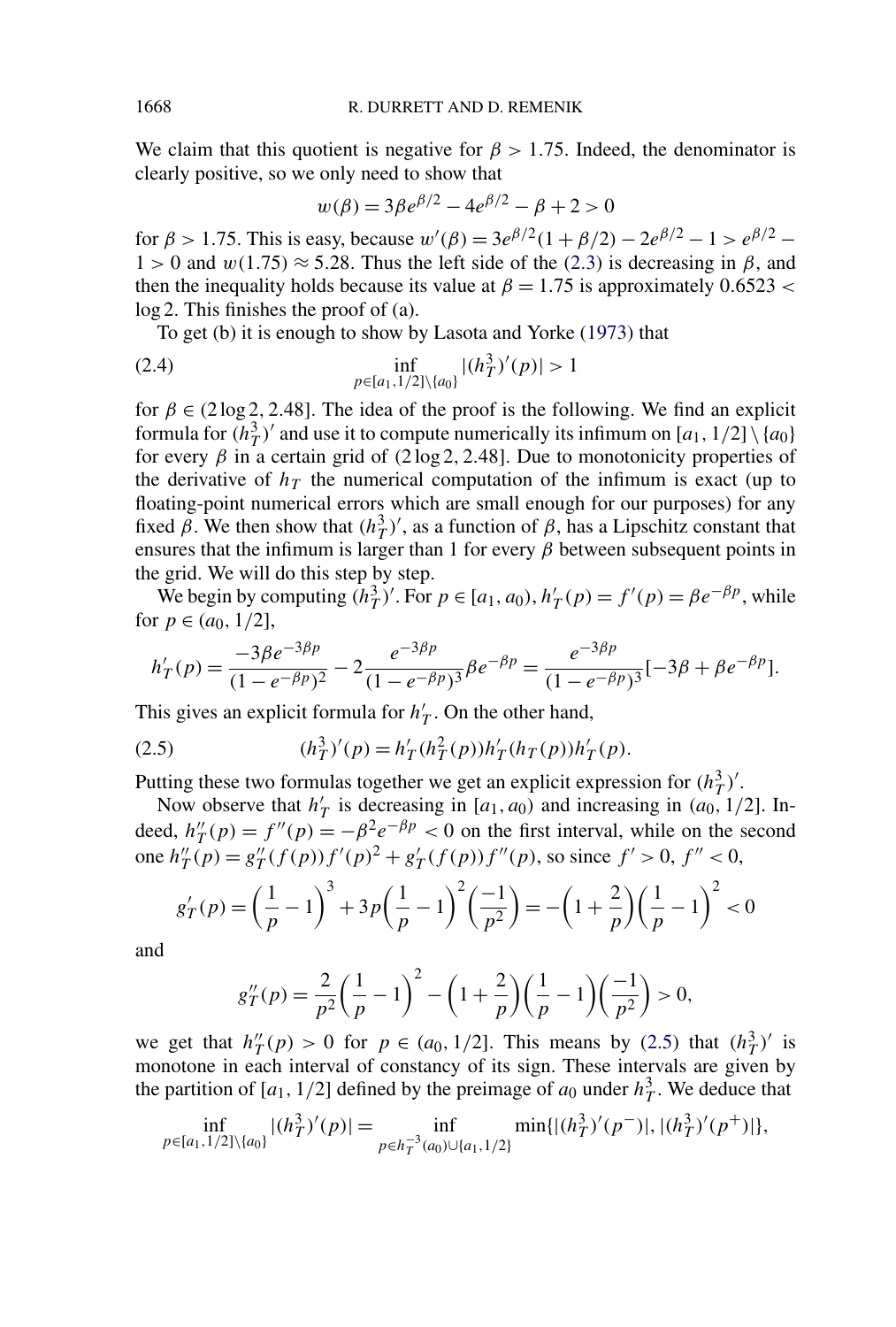<span id="page-13-0"></span>

FIG. 7. *Infimum of*  $|(h_T^3)'(p)|$  *on the relevant interval for*  $\beta \in (2 \log 2, 2.6)$ *. The computation was done for each β on a grid of width* 2 · 10−<sup>6</sup> *on this interval*, *as explained within the proof of Theorem* [1.](#page-4-0) *The infimum lies above* 1.002 *for*  $\beta \in (2 \log 2, 2.48]$ .

where the superscripts  $-$  and  $+$  indicate left and right derivatives, respectively. Using this observation we can compute numerically the infimum in [\(2.4\)](#page-12-0) for any given  $\beta$ . We did this for every  $\beta$  in a grid of width  $2 \cdot 10^{-6}$  of  $(2 \log 2, 2.48)$ , and we obtained that the infimum is larger than 1.002 at each of these values of  $\beta$ . Figure 7 shows a graph of the values obtained.

The last step is to make sure that the infimum in [\(2.4\)](#page-12-0) stays above 1 for every  $\beta \in$  $(2 \log 2, 2.48]$ . We will write  $h_T(p, \beta)$  to indicate the dependence of  $h_T(p)$  on the value of the parameter *β*. Our goal is to find a bound for  $|\frac{\partial^2}{\partial \beta \partial p} h_T^3(p, \beta)|$ . Observe that by the product rule and [\(2.5\)](#page-12-0), if  $|\frac{\partial}{\partial p} h_T(p, \beta)| \leq M_1$  and  $|\frac{\partial^2}{\partial \beta \partial p} h_T(p, \beta)| \leq M_2$ for all  $\beta \in (2 \log 2, 2.48]$  and  $p \in [a_1, 1/2] \setminus \{a_0\}$  then

(2.6) 
$$
\left|\frac{\partial^2}{\partial \beta \partial p} h_T^3(p,\beta)\right| \le 3M_1^2 M_2
$$

for all such  $\beta$  and  $p$ . We already computed  $|\frac{\partial}{\partial p} h_T(p, \beta)|$ . For  $p \in [a_1, a_0)$ , it equals  $\beta e^{-\beta p}$  which is smaller than 2.48 for each  $\beta \leq 2.48$ . For  $p \in (a_0, 1/2]$  we know that  $h'_T$  is negative and increasing, so

$$
\left|\frac{\partial}{\partial p}h_T(p,\beta)\right| \le \left|\frac{\partial}{\partial p}h_T\left(\frac{1}{2},\beta\right)\right| = \left|\frac{e^{-3\beta/2}}{(1 - e^{-\beta/2})^3}[-3\beta + \beta e^{-\beta/2}]\right|
$$

$$
\le \frac{e^{-3\cdot 2.48/2}}{2^{-3}} \cdot 4 \cdot 2.48 \approx 1.923.
$$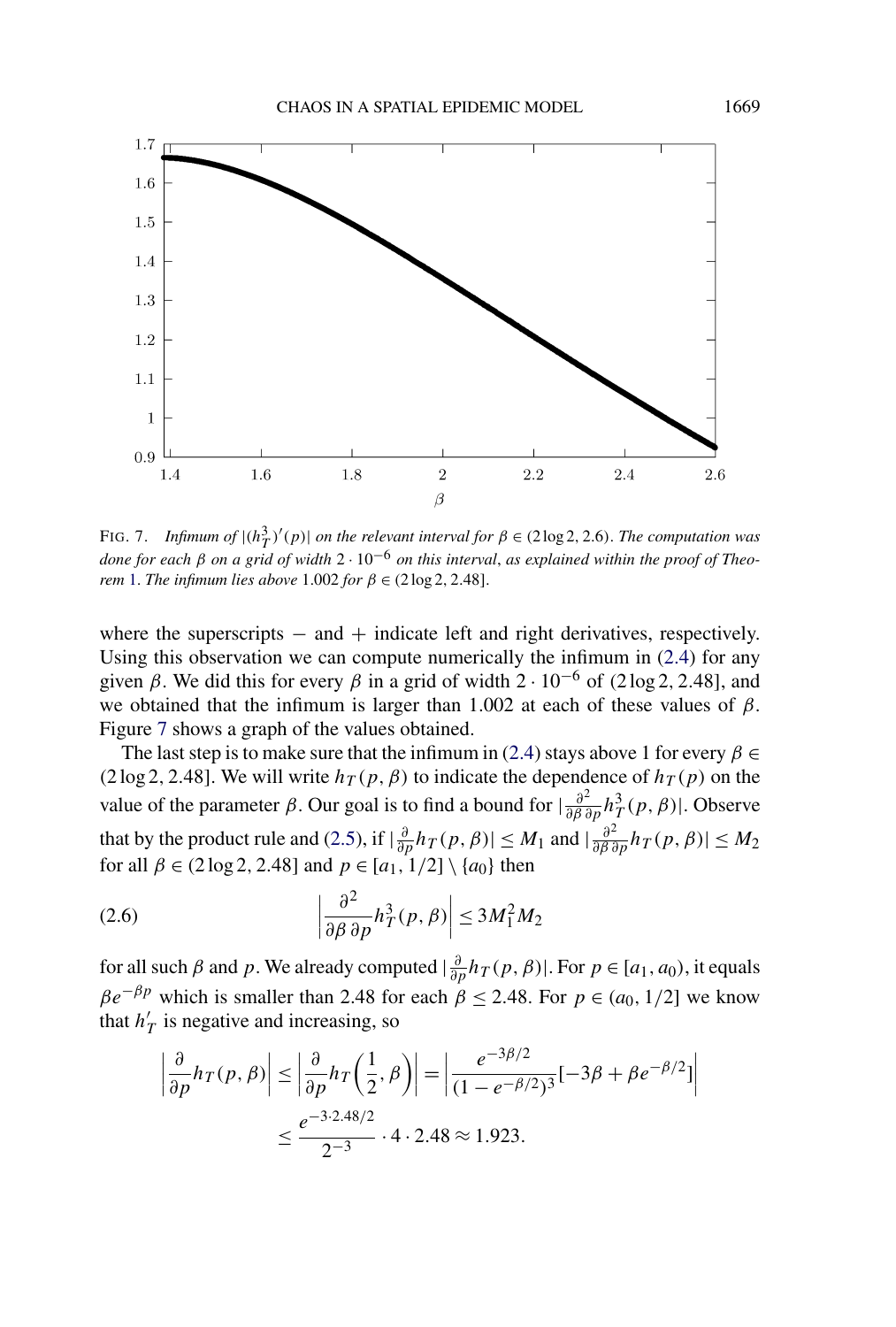<span id="page-14-0"></span>Thus if we take  $M_1 = 2.48$  the desired inequality holds. Now for  $p \in [a_1, a_0)$ ,

$$
\left|\frac{\partial^2}{\partial \beta \partial p} h_T(p,\beta)\right| = \left|\frac{\partial}{\partial \beta} (\beta e^{-\beta p})\right| = |(1-\beta^2)e^{-\beta p}| \le 1.
$$

For  $p \in (a_0, 1/2]$ ,

$$
\begin{aligned}\n&\left|\frac{\partial^2}{\partial \beta \partial p} h_T(p,\beta)\right| \\
&= \left|\frac{\partial}{\partial \beta} \left(\frac{e^{-3\beta p}}{(1 - e^{-\beta p})^3} [-3\beta + \beta e^{-\beta p}] \right)\right| \\
&= \frac{e^{-\beta p}}{(1 - e^{-\beta p})^4} |(9\beta p - 3)e^{-2\beta p} + (4 - 4\beta p)e^{-3\beta p} + (\beta p - 1)e^{-4\beta p}| \\
&\leq \frac{e^{-\beta a_0}}{(1 - e^{-\beta/2})^4} (14\beta p + 8) \leq \frac{2^{-1}}{(1 - e^{-2.48/2})^4} (14 \cdot 2.48/2 + 8) \approx 49.73,\n\end{aligned}
$$

if  $\beta \in (2\log 2, 2.48]$ . Thus if we take  $M_2 = 49.73$  we get by [\(2.6\)](#page-13-0) that  $\left|\frac{\partial}{\partial \beta} h_T^3(p, \right)$  $|\beta|$  < 917.6.

The bound we just obtained implies that for any fixed  $p \in [a_1, 1/2] \setminus \{a_0\}$  the function  $\beta \mapsto \frac{\partial}{\partial p} h_T(p, \beta)$  is Lipschitz and its Lipschitz constant is at most 917.6. Now fix  $\beta \in (2 \log 2, 2.48]$  and let  $\beta'$  be the point in the grid of  $(2 \log 2, 2.48]$  on which we computed the infimum in  $(2.4)$  which is immediatly before  $\beta$ . Then for any  $p \in [a_1, 1/2] \setminus \{a_0\}$ ,

$$
\left| \frac{\partial}{\partial p} h_T^3(p, \beta) \right| \ge \left| \frac{\partial}{\partial p} h_T^3(p, \beta') \right| - \left| \frac{\partial}{\partial p} h_T^3(p, \beta) - \frac{\partial}{\partial p} h_T^3(p, \beta') \right|
$$
  
\n
$$
\ge 1.002 - 917.6|\beta - \beta'| \ge 1.002 - 917.6 \cdot 2 \cdot 10^{-6} \approx 1.0001.
$$

This completes the proof of [\(2.4\)](#page-12-0).

**3. Proof of Theorem [2.](#page-5-0)** To prove this result it will be enough to study the one-step transition probabilities for  $\rho_k^N$ . Recall that in the growth step, since here  $N_N(x) = G_N$ , every site becomes occupied with probability  $1 - (1 - \beta/N)^{pN} \approx$  $1 - e^{-\beta p}$ , where *p* is the starting density of occupied sites. For simplicity we will assume that the occupation probability of each site after the growth step is exactly  $1 - e^{-\beta p}$ , and then in the proof of the theorem we will say how to remove this assumption.

Abusing notation, we will also let  $\eta_k^N$  stand for the set of occupied sites in the process.  $\eta_{k+1/2}^N$  will denote the intermediate state of the process between  $\eta_k^N$  and  $\eta_{k+1}^N$  after the growth part of the dynamics has been run but before running the epidemic. We will denote by  $\{0, \ldots, N-1\}$  the set of nodes of  $R_N$ .  $B(i, r)$  will denote the set of sites in  $R_N$  at distance at most *r* from *i* (here the distance between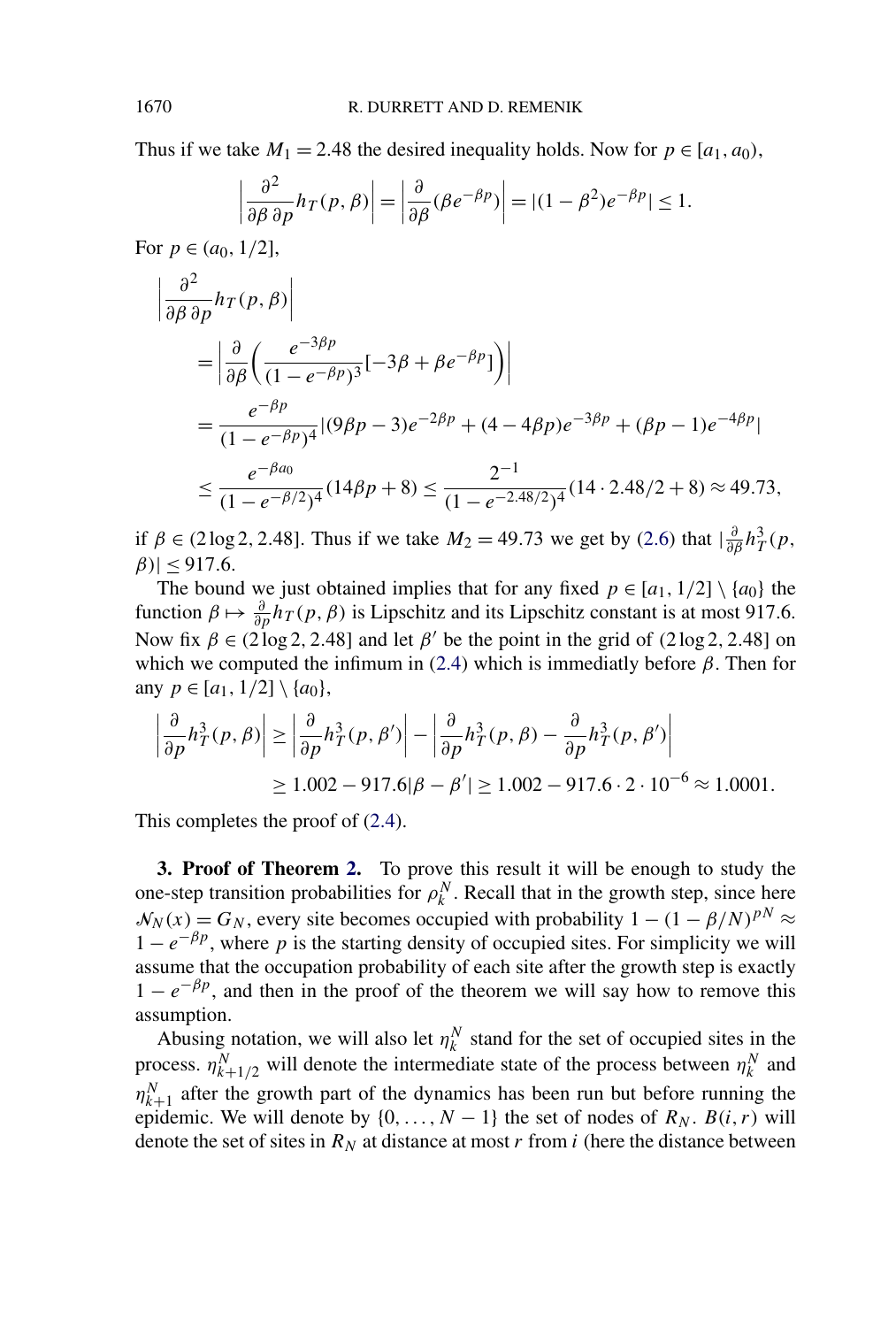<span id="page-15-0"></span>two points *i* and *j* is defined as the number of edges in the shortest path going from  $i$  to  $j$ ).

Let  $\widetilde{\eta}_1^N$  be the set of occupied sites after the epidemic is run on  $\eta_{1/2}^N$  ignoring infections coming from a distance greater that  $(\log_2 N)/5$ . Define  $\tilde{\rho}_1^N = |\tilde{\eta}_1^N|/N$ . Recall that we are assuming that

$$
\alpha_N \log_2 N \longrightarrow \infty.
$$

LEMMA 3.1.

$$
\mathbb{E}(|\widetilde{\rho}_1^N-\rho_1^N|)\xrightarrow[N\to\infty]{}0,
$$

*uniformly in the initial density p*.

PROOF. By translation invariance, and observing that  $\widetilde{\eta}_1^N(i) \ge \eta_1^N(i)$  for all  $i \in R_N$ ,

$$
\mathbb{E}(|\widetilde{\rho}_1^N - \rho_1^N|) \le \frac{1}{N} \sum_{i \in R_N} \mathbb{E}(|\widetilde{\eta}_1^N(i) - \eta_1^N(i)|) = \mathbb{P}(0 \in \widetilde{\eta}_1^N) - \mathbb{P}(0 \in \eta_1^N)
$$
  
= 
$$
\mathbb{P}(0 \in \widetilde{\eta}_1^N \setminus \eta_1^N) \le (1 - \alpha_N)^{1/5 \log_2 N} \approx e^{-1/5\alpha_N \log_2 N} \longrightarrow 0.
$$

The second inequality above follows from the fact that if 0 is in  $\tilde{\eta}_1^N$  but not in  $\eta_1^N$ , then there must be an open path in  $\eta_{1/2}^N$  going from 0 to  $\partial B(0, (\log_2 N)/5)$ , and all sites in this path must have not been infected.  $\Box$ 

Now let

$$
H_N = \{i \in R_N : B(i, (\log_2 N)/5) \text{ is a finite 3-tree}\}.
$$

By a finite 3-tree we mean a finite tree where all nodes have degree 3 except for the leaves which have degree 1. The next lemma says that  $R_N$  looks locally like a 3-tree:

LEMMA 3.2.

$$
\mathbb{E}\bigg(\frac{1}{N}|R_N\setminus H_N|\bigg)=\mathbb{P}(0\notin H_N)\xrightarrow[N\to\infty]{}0.
$$

PROOF. A random 3-regular graph is a special case of a graph with a fixed degree distribution and can be studied using techniques in Section 3.2 of Dur-rett [\(2007\)](#page-28-0). To explore the subgraph  $B(0, (\log_2 N)/5)$  of  $R_N$ , let  $R_0 = \emptyset$ ,  $A_0 = \{0\}$ and  $U_0 = \{1, ..., N - 1\}$ . These are called the removed, active and unexplored sites, respectively. If  $A_n \neq \emptyset$  then to go from time *n* to  $n + 1$  we pick a site  $i_n$ from  $A_n$  according to some given rule and let

$$
R_{n+1} = R_n \cup \{i_n\},
$$
  
\n
$$
A_{n+1} = (A_n \setminus \{i_n\}) \cup \{j \in U_n : j \sim i\},
$$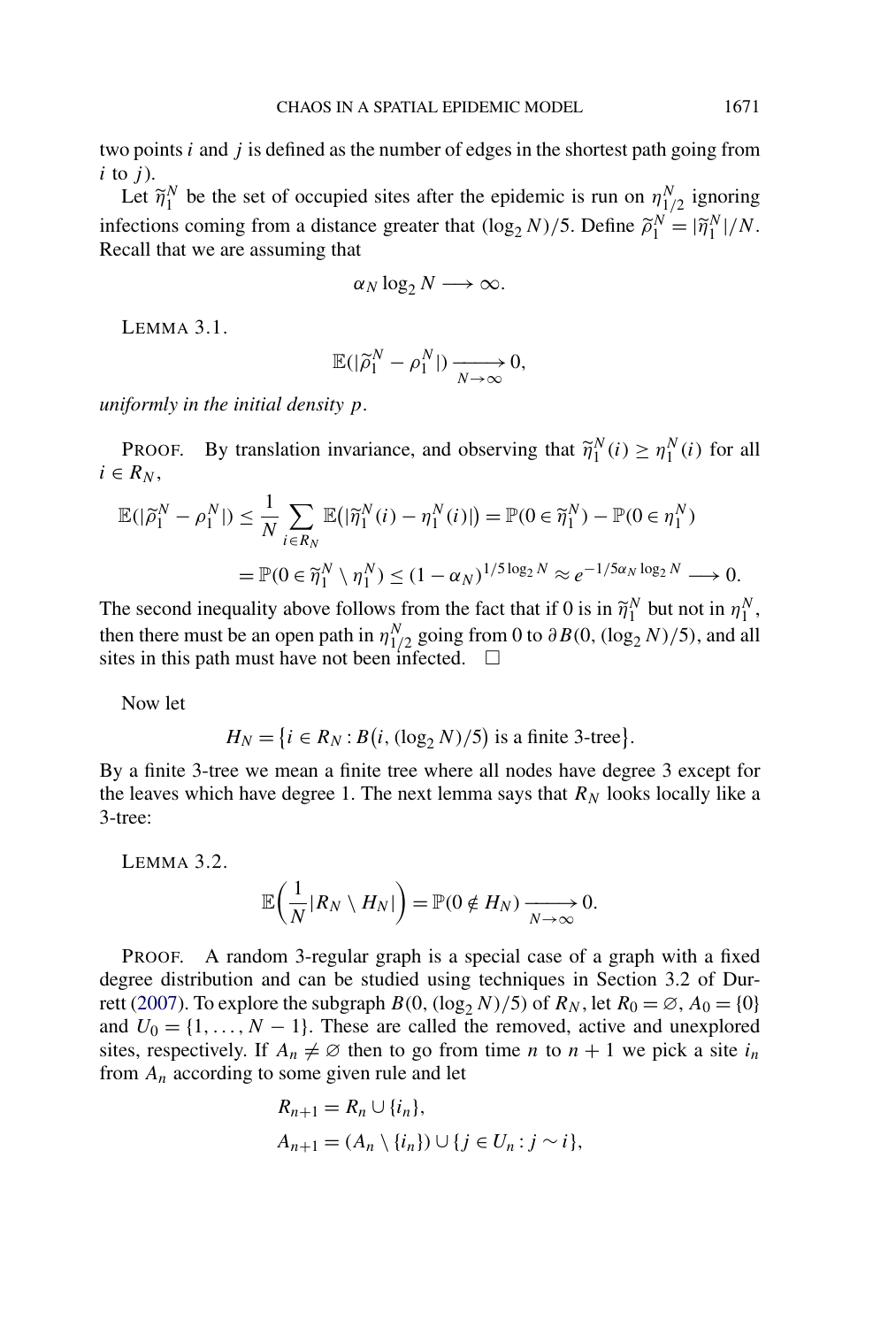#### 1672 R. DURRETT AND D. REMENIK

$$
U_{n+1}=U_n\setminus\{j\in U_n:j\sim i\},\
$$

where *j* ∼ *i* here denotes that *j* and *i* are neighbors. For  $n \leq 3N^{1/5}/2$ ,  $|A_n|$  ≤  $3N^{1/5}/2 + 2$ , so the probability of a collision (i.e., that when we examine the neighbors of  $i_n$  we see a site already in  $A_n$ ) at some time is at most

$$
2 \cdot \frac{3}{2} N^{1/5} \frac{3N^{1/5}/2 + 2}{N} \longrightarrow 0.
$$

Now suppose that when choosing the sites  $i_n$  we choose those at distance 1 from 0 first, then those at distance 2, etcetera. Then by time  $3N^{1/5}/2$  we will have investigated all points within distance  $(\log_2 N)/5$  of 0, and if we see no collision, then we will know that the subgraph  $B(0, (\log_2 N)/5)$  is a tree.  $\Box$ 

LEMMA 3.3. Let  $C_0$  be the cluster containing the origin in a site percolation *process on the* 3-tree, and let  $\mathbb{P}_p$  denote the law of this process when each site is *retained independently with probability*  $p \in [0, 1]$ *. Then for any*  $k_N \uparrow \infty$ ,

$$
\sup_{p\in[0,1]} |\mathbb{P}_p(\text{diam}(C_0)<\infty)-\mathbb{P}_p(\text{diam}(C_0)
$$

PROOF. The result follows from the fact that any increasing sequence of continuous functions on [0*,* 1] which converges pointwise to a continuous function on [0*,* 1] actually converges uniformly to that function [see, e.g., Theo-rem 7.13 in Rudin [\(1976\)](#page-29-0)]. We only need to observe that  $\mathbb{P}_p(\text{diam}(C_0) < \infty)$  and  $\mathbb{P}_p(\text{diam}(C_0) \leq k_N)$  are continuous on [0, 1] as functions of p, and the latter is increasing in *N* and converges pointwise to the former as  $N \to \infty$ .  $\Box$ 

LEMMA 3.4.

$$
\mathbb{E}\bigg(\frac{1}{N}|\widetilde{\eta}_1^N\cap H_N|\bigg)\xrightarrow[N\to\infty}h_T(p),
$$

*uniformly in the initial density p*.

PROOF. Observe that since  $0 \in \widetilde{\eta}_1^N$  implies that  $0 \in \widetilde{\eta}_{1/2}^N = \eta_{1/2}^N$ ,

(3.1) 
$$
\mathbb{E}\left(\frac{1}{N}|\widetilde{\eta}_1^N \cap H_N|\right) = \mathbb{P}(0 \in \widetilde{\eta}_1^N | 0 \in H_N \cap \eta_{1/2}^N) \mathbb{P}(0 \in H_N) \mathbb{P}(0 \in \eta_{1/2}^N).
$$

By Lemma [3.2,](#page-15-0)  $\mathbb{P}(0 \in H_N) \to 1$  uniformly in *p*, while by our assumption,  $\mathbb{P}(0 \in$  $\eta_{1/2}^N$ ) = 1 –  $e^{-\beta p}$ .

For the other term on the right-hand side of (3.1), we only need to look at the configuration of  $\eta_{1/2}^N$  inside  $B(0, (\log_2 N)/5)$ , on which, conditional on the event  ${0 \in H_N}$ , the graph looks like a finite 3-tree. Thus, we can construct the random

<span id="page-16-0"></span>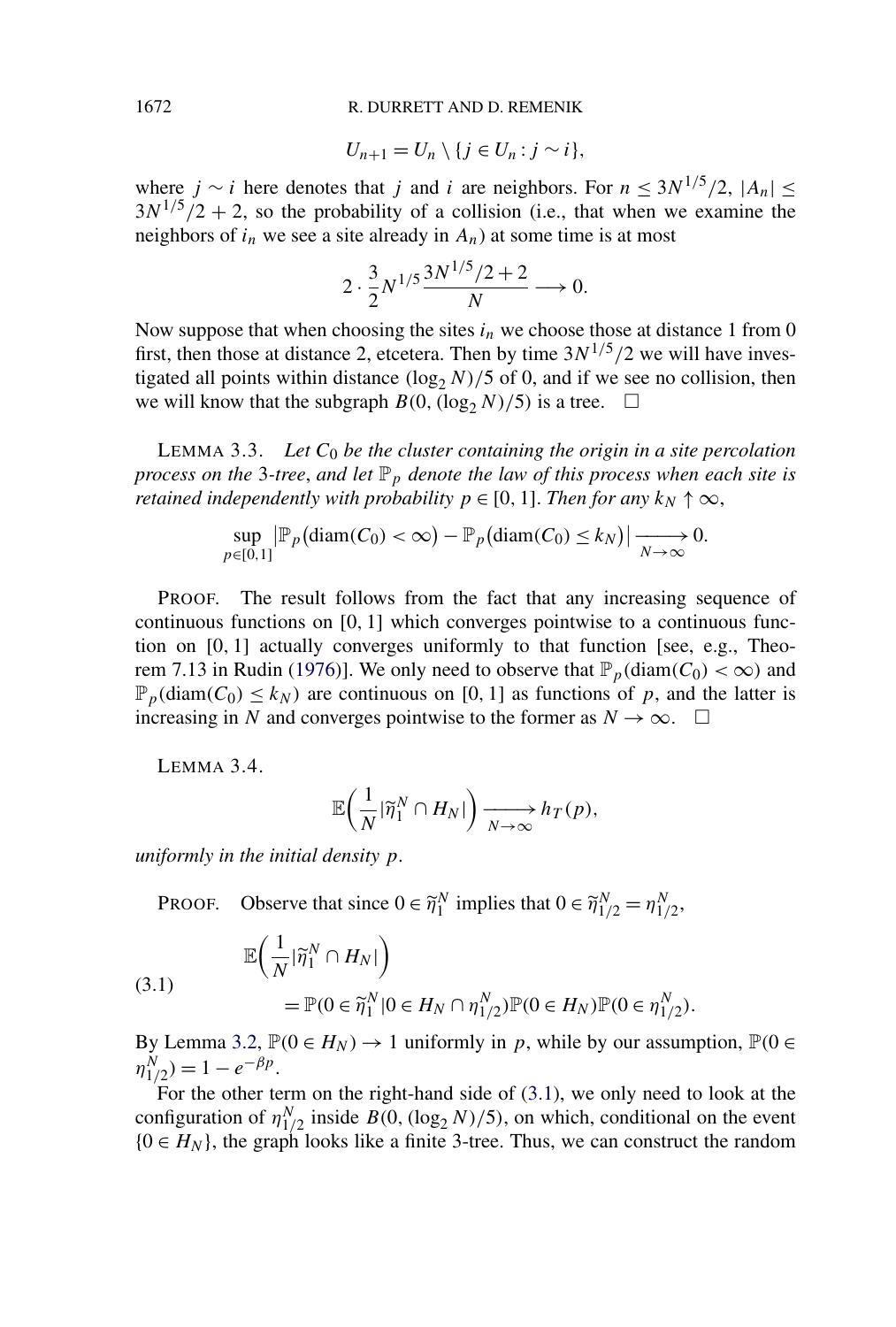<span id="page-17-0"></span>variables  $(\tilde{\eta}_1^N(0))_{N>0}$  conditioned on  $\{0 \in H_N \cap \eta_{1/2}^N\}$  on a common probability space in the following way. Let  $\mathfrak T$  be the set of sites in an infinite (rooted) 3-tree and consider a site percolation process on  $\mathfrak T$  with each site being open, independently, with probability  $1 - e^{-\beta p}$ . We will call  $C_0$  the corresponding percolation cluster containing 0. We also consider a collection  $(B_i^N)_{i \in \mathfrak{T}, N > 0}$  of independent Bernoulli random variables with  $\mathbb{P}(B_i^N = 1) = \alpha_N$ . With this, the random variable  $\widetilde{\eta}_1^N(0)$ , conditional on the event  $\{0 \in H_N \cap \eta_{1/2}^N\}$ , can be constructed as

$$
\widetilde{\eta}_1^N(0) = \begin{cases} 1, & \text{if } B_i^N = 0 \text{ for all } i \in C_0 \cap B(0, (\log_2 N)/5), \\ 0, & \text{otherwise.} \end{cases}
$$

It is clear that this construction gives the right conditional distribution for  $\tilde{\eta}_1^N(0)$ .

Now let  $l_N = \log_2(\alpha_N^{-1/2})$ . Observe that  $l_N < (\log_2 N)/5$  for large *N*, so we have that

$$
\mathbb{P}(0 \in \widetilde{\eta}_1^N | 0 \in H_N \cap \eta_{1/2}^N) \n= \mathbb{P}(0 \in \widetilde{\eta}_1^N, \text{diam}(C_0) \le l_N | 0 \in H_N \cap \eta_{1/2}^N) \n+ \mathbb{P}(0 \in \widetilde{\eta}_1^N, l_N < \text{diam}(C_0) \le \frac{1}{5} \log_2 N | 0 \in H_N \cap \eta_{1/2}^N) \n+ \mathbb{P}(0 \in \widetilde{\eta}_1^N, \text{diam}(C_0) > \frac{1}{5} \log_2 N | 0 \in H_N \cap \eta_{1/2}^N).
$$

For the first probability on the right-hand side we have that

$$
\mathbb{P}\left(0 \in \widetilde{\eta}_1^N, \operatorname{diam}(C_0) \le l_N | 0 \in H_N \cap \eta_{1/2}^N\right)
$$
  
\n
$$
\le \mathbb{P}\left(0 < \operatorname{diam}(C_0) \le l_N | 0 \in H_N \cap \eta_{1/2}^N\right)
$$
  
\n
$$
\longrightarrow \mathbb{P}\left(0 < \operatorname{diam}(C_0) < \infty | 0 \text{ is open}\right) = \frac{gr(1 - e^{-\beta p})}{1 - e^{-\beta p}}.
$$

This convergence is uniform in  $p$  thanks to Lemma [3.3.](#page-16-0) On the other hand, since any subset of  $\Im$  with diameter *n* has at most  $1+3 \cdot 2^{n-1} < 3 \cdot 2^n$  nodes, we get that

$$
\mathbb{P}(0 \in \widetilde{\eta}_1^N, \text{diam}(C_0) \le l_N | 0 \in H_N \cap \eta_{1/2}^N)
$$
  
=  $\mathbb{P}(B_i^N = 0 \ \forall i \in C_0, \text{diam}(C_0) \le l_N | 0 \in H_N \cap \eta_{1/2}^N)$   
=  $\mathbb{E}((1 - \alpha_N)^{|C_0|}, 0 < \text{diam}(C_0) \le l_N | 0 \in H_N \cap \eta_{1/2}^N)$   
 $\ge (1 - \alpha_N)^{3\alpha_N^{-1/2}} \mathbb{P}(0 < \text{diam}(C_0) \le l_N | 0 \in H_N \cap \eta_{1/2}^N)$   
 $\longrightarrow \frac{gr(1 - e^{-\beta p})}{1 - e^{-\beta p}}$ 

uniformly in *p* by the same reason as above and because  $(1 - \alpha_N)^{3\alpha_N^{-1/2}} \approx$  $e^{-3\sqrt{\alpha_N}} \to 1$ . We deduce that

$$
\mathbb{P}\big(0 \in \widetilde{\eta}_1^N, \text{diam}(C_0) \le l_N | 0 \in H_N \cap \eta_{1/2}^N \big) \longrightarrow \frac{gr(1 - e^{-\beta p})}{1 - e^{-\beta p}},
$$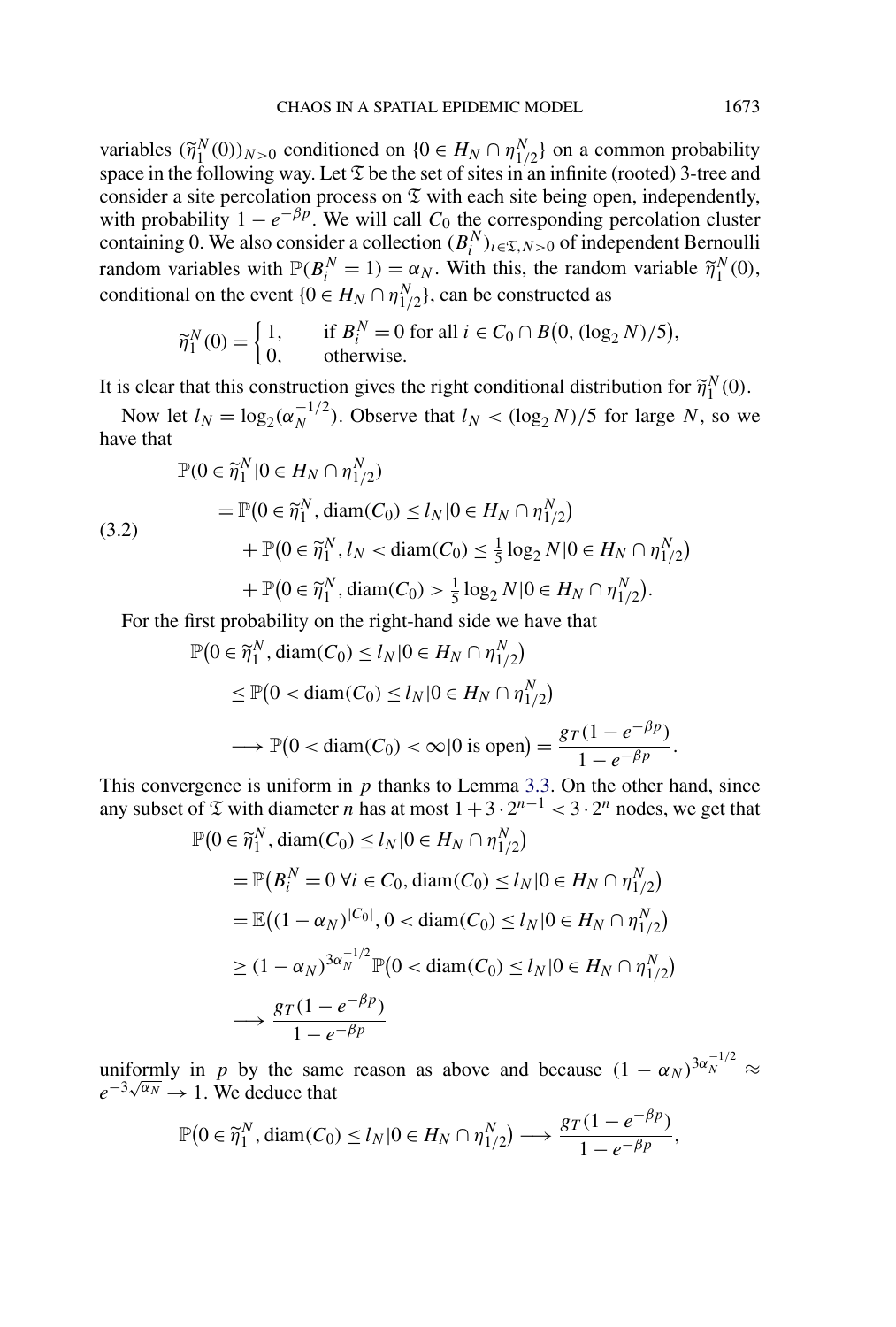uniformly in  $p$ . For the second probability on the right-hand side of  $(3.2)$  we have that, since  $\mathbb{P}(0 \in H_N \cap \eta_{1/2}^N) \ge C = (1 - e^{-\beta p})/2$  for large enough *N*,

$$
\mathbb{P}\left(0 \in \widetilde{\eta}_1^N, l_N < \text{diam}(C_0) \le \frac{1}{5} \log_2 N | 0 \in H_N \cap \eta_{1/2}^N\right) \\
\le C^{-1} \mathbb{P}\left(l_N < \text{diam}(C_0) \le \frac{1}{5} \log_2 N\right) \\
= C^{-1} \big[\mathbb{P}(\text{diam}(C_0) > l_N) - \mathbb{P}(\text{diam}(C_0) = \infty)\big] \\
-C^{-1} \big[\mathbb{P}(\text{diam}(C_0) > \frac{1}{5} \log_2 N) - \mathbb{P}(\text{diam}(C_0) = \infty)\big] \\
\longrightarrow 0,
$$

uniformly in  $p$ , again by Lemma [3.3.](#page-16-0) For the last probability in  $(3.2)$  we simply observe that

$$
\mathbb{P}\left(0 \in \widetilde{\eta}_1^N, \text{diam}(C_0) > \frac{1}{5} \log_2 N | 0 \in H_N \cap \eta_{1/2}^N\right) \le (1 - \alpha_N)^{1/5 \log_2 N} \approx e^{-1/5\alpha_N \log_2 N} \longrightarrow 0.
$$

The previous calculations and [\(3.2\)](#page-17-0) imply that

$$
\mathbb{P}(0 \in \widetilde{\eta}_1^N | 0 \in H_N \cap \eta_{1/2}^N) \longrightarrow \frac{g_T(1 - e^{-\beta p})}{1 - e^{-\beta p}},
$$

uniformly in p. Putting this together with  $(3.1)$  we get the result.  $\Box$ 

PROOF OF THEOREM [2.](#page-5-0) By Karr [\(1975\)](#page-29-0), it is enough to prove that  $\rho_0^N \Rightarrow p$ and that given any sequence  $p<sub>N</sub>$  in [0, 1] converging to some  $p' \in [0, 1]$ , the sequence  $\rho_1^N$ , with  $\eta_0^N$  started at a product measure of density  $p_N$ , converges weakly (or, equivalently, in probability) to  $h_T(p')$ .

The first part is straightforward. For the second part we will assume, for simplicity, that  $p_N = p'$  for all N and, moreover, that each site is occupied with probability  $1 - e^{-\beta p'}$  after the growing season. The general case follows from the facts that  $1-(1-\beta/N)^{p^tN}$  converges uniformly as  $N \to \infty$  to  $1-e^{-\beta p^t}$  for  $p' \in [0, 1]$ and that, by the preceding lemmas, all the convergences we will prove below are uniform on the initial density *p*.

Observe that by Markov's inequality, given any  $\varepsilon > 0$ 

$$
\mathbb{P}(|\rho_1^N - h_T(p')| > \varepsilon) \leq \frac{1}{\varepsilon} \mathbb{E}(|\rho_1^N - h_T(p')|),
$$

so

(3.3)  
\n
$$
\mathbb{P}(|\rho_1^N - h_T(p')| > \varepsilon) \leq \frac{1}{\varepsilon} \mathbb{E}(|\rho_1^N - \widetilde{\rho}_1^N|) + \frac{1}{\varepsilon} \mathbb{E}(|\widetilde{\rho}_1^N - \frac{1}{N}|\widetilde{\eta}_1^N \cap H_N|) + \frac{1}{\varepsilon} \mathbb{E}(|\frac{1}{N}|\widetilde{\eta}_1^N \cap H_N| - \mathbb{E}(|\frac{1}{N}|\widetilde{\eta}_1^N \cap H_N|) |) + \frac{1}{\varepsilon} \mathbb{E(|\frac{1}{N}|\widetilde{\eta}_1^N \cap H_N|) - h_T(p')|.
$$

<span id="page-18-0"></span>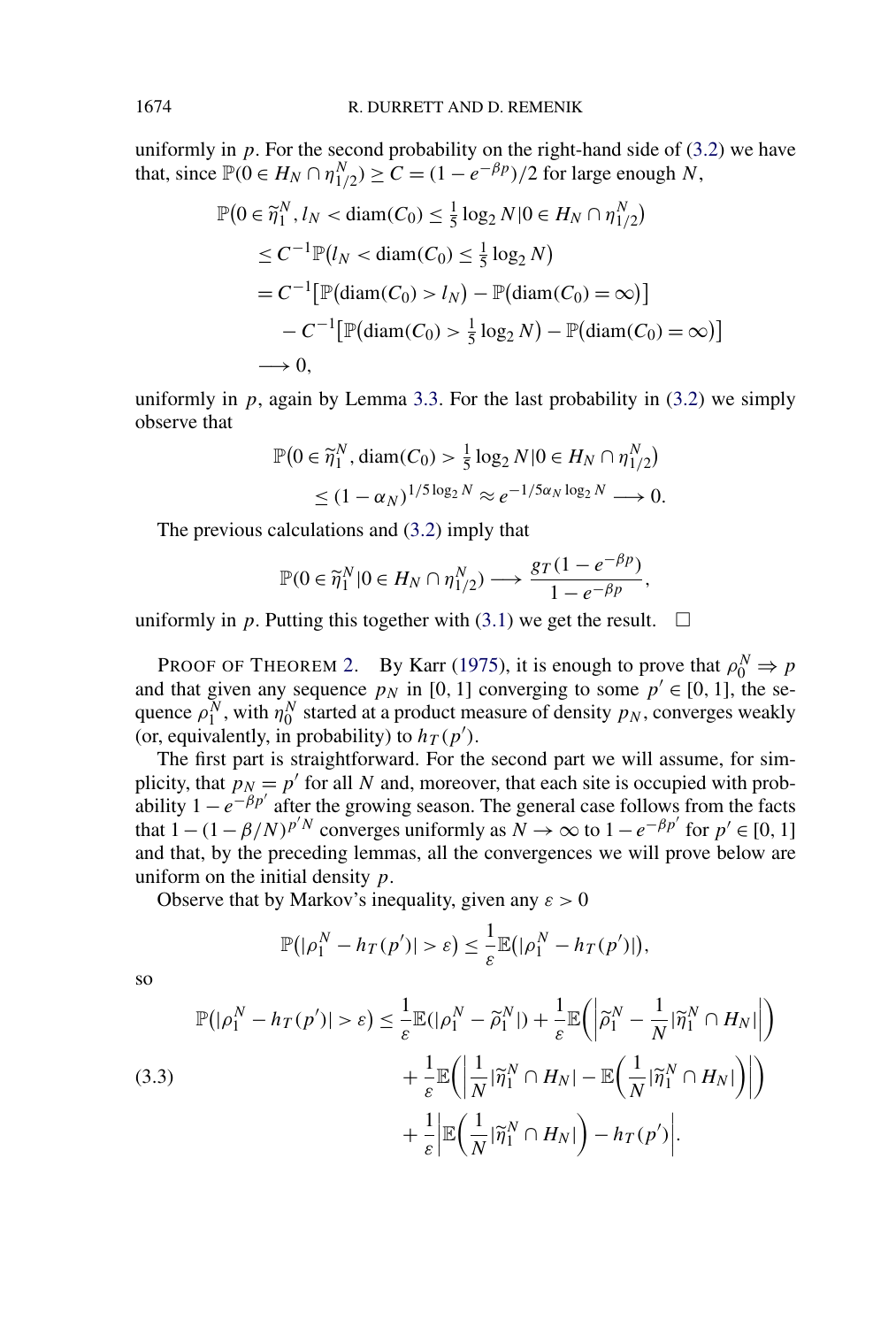<span id="page-19-0"></span>Lemmas [3.1](#page-15-0) and [3.4](#page-16-0) imply that the first and last terms on the right-hand side of the inequality go to 0 as  $N \to \infty$ . The second one also goes to 0 since, using Lemma [3.2,](#page-15-0)

$$
\mathbb{E}\bigg(\bigg|\widetilde{\rho}_1^N-\frac{1}{N}|\widetilde{\eta}_1^N\cap H_N|\bigg|\bigg)\leq \mathbb{E}\bigg(\frac{1}{N}|R_N\setminus H_N|\bigg)\longrightarrow 0.
$$

To deal with the third term, observe that

$$
\begin{aligned} \text{Var}(|\widetilde{\eta}_1^N \cap H_N|) \\ &= \sum_{i=0}^{N-1} \sum_{j=0}^{N-1} \text{Cov}(\mathbf{1}_{i \in \widetilde{\eta}_1^N \cap H_N}, \mathbf{1}_{j \in \widetilde{\eta}_1^N \cap H_N}) \\ &\leq |\{(i, j) \in H_N \times H_N : B(i, (\log_2 N)/5) \cap B(j, (\log_2 N)/5) \neq \varnothing\}| \\ &= |\{(i, j) \in H_N \times H_N : |i - j| \leq 2(\log_2 N)/5\}| \leq 2N \cdot N^{2/5}. \end{aligned}
$$

Hence, by Jensen's inequality,

$$
\mathbb{E}\bigg(\bigg|\frac{1}{N}|\widetilde{\eta}_1^N \cap H_N| - \mathbb{E}\bigg(\frac{1}{N}|\widetilde{\eta}_1^N \cap H_N|\bigg)\bigg|\bigg)^2 \leq \text{Var}\bigg(\frac{1}{N}|\widetilde{\eta}_1^N \cap H_N|\bigg) \leq \frac{2N \cdot N^{2/5}}{N^2} \longrightarrow 0.
$$

We deduce from [\(3.3\)](#page-18-0) that  $\rho_1^N$  converges in probability to  $h_T(p')$ .  $\Box$ 

**4. Proof of Theorem [3.](#page-6-0)** As in the case of the 3-tree, we let  $a_0$  be the solution of  $f(a_0) = p_c$  [i.e.,  $a_0 = \log(1/(1 - p_c))/\beta$  $a_0 = \log(1/(1 - p_c))/\beta$  $a_0 = \log(1/(1 - p_c))/\beta$ ] and  $a_1 = h_L(p_c)$  (see Figure 1 for a sketch of these values in the case of the 3-tree). It is enough to prove, by Lasota and Yorke [\(1973\)](#page-29-0), that there is a  $K \in \mathbb{N}$  such that

(4.1) 
$$
\inf_{p \in [a_1, p_c] \setminus \{a_0\}} |(h_T^K)'(p)| > 1.
$$

Fix any  $\beta_1 > \beta_c$ . Since  $a_1$  is bounded away from 0 for  $\beta \in (\beta_c, \beta_1)$ , there is a *K* ∈ N such that min{*k* ∈ N: *f*<sup>*k*</sup>(*a*<sub>1</sub>) > *p<sub>c</sub>*} ≤ *K* − 1 for any such *β*. In particular, since  $a_0$  is always less than  $p_c$  we deduce that given any  $\beta \in (\beta_c, \beta_1)$  and any  $p \in [a_1, p_c]$ , the *K*-tuple  $(p, h_L(p), \ldots, h_L^{K-1}(p))$  contains at least one point in  $(a_0, p_c)$ .

Now recall that  $f'' < 0$ , so  $f'$  attains its minimum on the interval [ $a_1$ ,  $a_0$ ] at  $a_0$ , and at this point its value is  $\beta(1 - p_c)$ . Thus for every  $\beta \in (\beta_c, \beta_1)$ , this minimum is larger than  $\beta_c(1 - p_c)$ . Since  $g_L(p) = p$  for  $p \in [a_1, a_0]$  we deduce that

$$
|h_L(p)| \ge \beta_c(1 - p_c) \qquad \text{for all } p \in [a_1, a_0].
$$

Now using the fact that  $a_0 \uparrow p_c$  as  $\beta \downarrow \beta_c$ , we can choose given any  $\varepsilon > 0$  a  $\beta_2 \in$ *(β<sub>c</sub>*, *β*<sub>1</sub>) so that  $f(p_c) - p_c = f(p_c) - f(a_0) < ε$  for any  $β ∈ (β_c, β_2)$ . Since [\(1.2\)](#page-6-0)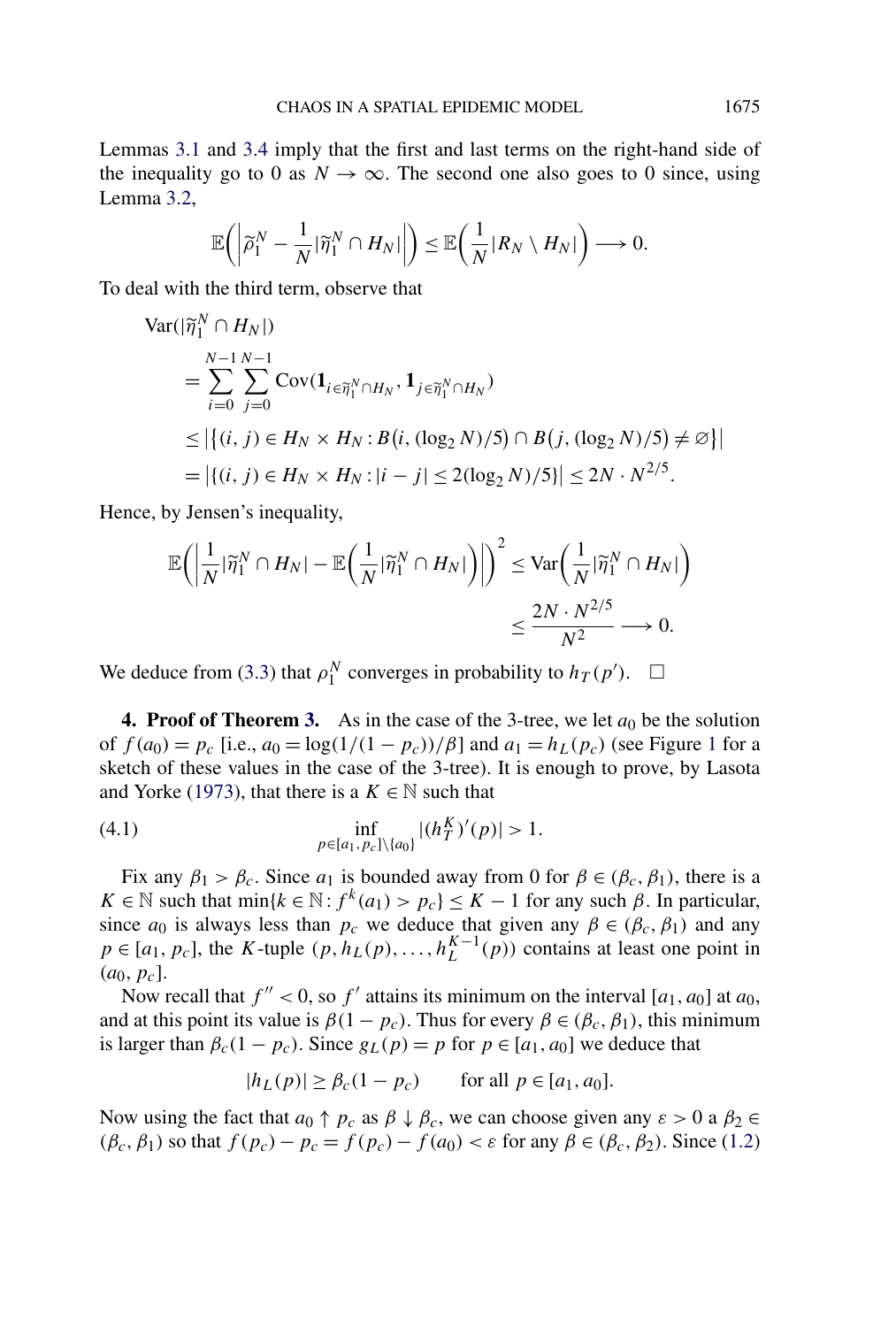implies that

$$
g_L'(p) = 1 - \theta_L'(p) \xrightarrow[p \downarrow p_c]{} -\infty,
$$

we can choose a small enough *ε*, so that

$$
|h'_{L}(p)| = |g'_{L}(f(p))||f(p)| > \max\{[\beta_c(1-p_c)]^{-(K-1)}, 1\}
$$

for all  $p \in (a_0, p_c]$ , and thus this inequality holds for all  $\beta \in (\beta_c, \beta_2)$ .

Putting the previous arguments together with the fact that

$$
(h_L^K)'(p) = h'_L(h_L^{K-1}(p))h'_L(h_L^{K-2}(p))\cdots h'_L(p)
$$

we deduce that [\(4.1\)](#page-19-0) holds for all  $\beta \in (\beta_c, \beta_2)$ .

### **5. Proof of Theorem [4.](#page-7-0)** Given  $i \in \mathbb{T}_N$  and  $m \in \mathbb{N}$  we will write

$$
B(i, m) = \{ j \in \mathbb{T}_N : ||i - j||_{\infty} \le m \} \text{ and } V(m) = (2m + 1)^d = |B(i, m)|
$$

(here and in what follows all differences  $i - j$  for  $i, j \in \mathbb{T}_N$  are computed modulo *N*). Define, for  $k \in \mathbb{N}$ ,

$$
d_k^N(i) = \frac{1}{V(r_N)} \sum_{\parallel j-i \parallel_{\infty} \le r_N} \eta_k^N(j)
$$

and

$$
G_k^N(\varepsilon) = \{ i \in \mathbb{T}_N : |d_k^N(i) - h_L^k(p)| < \varepsilon \}.
$$

 $d_{k}^{N}(i)$  is the density of occupied sites in the growth neighborhood of *i*, while  $G_k^N(\varepsilon)$  can be thought of as the set of "good sites at time *k*," where a site is said to be good at time *k* if the density of occupied sites in its growth neighborhood at that time is close to the desired value  $h_L^k(p)$ . The proof of Theorem [4](#page-7-0) will depend on the following proposition:

**PROPOSITION 5.1.** *Fix*  $\varepsilon_1$ ,  $\varepsilon_2 > 0$  *and*  $k \in \mathbb{N}$  *and assume that* 

(5.1) 
$$
\frac{1}{N^d}\mathbb{E}(|\mathbb{T}_N\setminus G_k^N(\delta_1)|)<\delta_2.
$$

*Then if*  $\delta_1$  *and*  $\delta_2$  *are small enough and N is large enough*,

$$
\frac{1}{N^d}\mathbb{E}\big(|\mathbb{T}_N\setminus G_{k+1}^N(\varepsilon_1)|\big)<\varepsilon_2.
$$

This result will allow us to give an inductive proof of Theorem [4.](#page-7-0) We will need thus the following lemma:

LEMMA 5.2. *Given any*  $\delta > 0$ ,

$$
\frac{1}{N^d}\mathbb{E}\big(|\mathbb{T}_N\setminus G_0^N(\delta)|\big)\xrightarrow[N\to\infty]{}0.
$$

<span id="page-20-0"></span>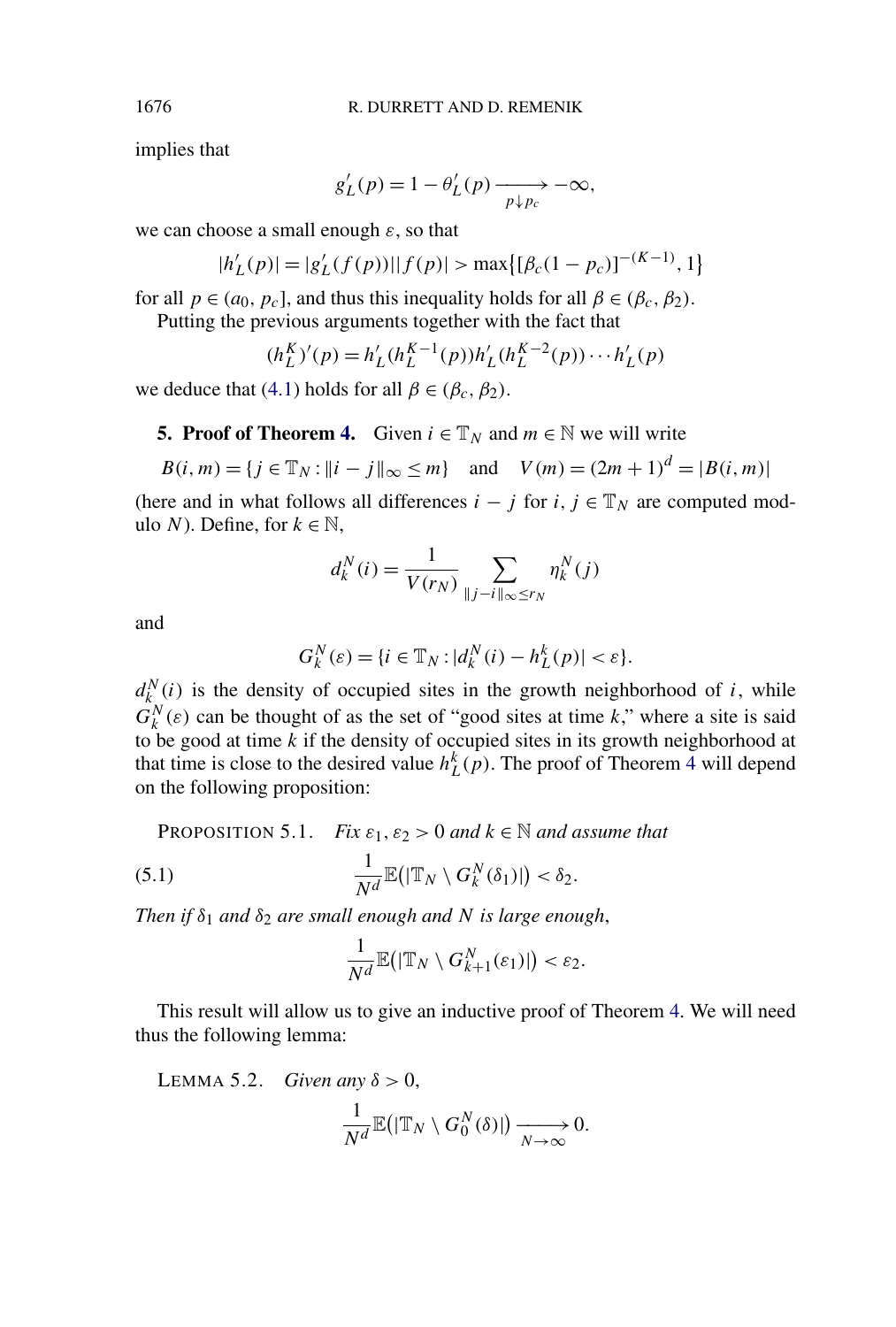<span id="page-21-0"></span>PROOF. By translation invariance,

$$
\mathbb{E}(|\mathbb{T}_N \setminus G_0^N(\delta)|) = \sum_{i \in \mathbb{T}_N} \mathbb{P}(i \notin G_0^N(\delta)) = N^d \mathbb{P}(|d_0^N(0) - p| \ge \delta).
$$

Since  $\mathbb{E}(d_0^N(0)) = p$ , Chebyshev's inequality and the fact that (by definition)  $V(r_N)d_0^N(0)$  is the sum of  $V(r_N)$  independent Bernoulli random variables with success probability *p* imply that

$$
\mathbb{P}\left(|d_0^N(0)-p|\geq \delta\right)\leq \frac{1}{\delta^2 V(r_N)^2}V(r_N)p(1-p),
$$

so

$$
\frac{1}{N^d}\mathbb{E}(|\mathbb{T}_N\setminus G_0^N(\delta)|)\leq \frac{1}{\delta^2 V(r_N)}p(1-p)\longrightarrow 0.
$$

Now we turn to the proof of Proposition [5.1.](#page-20-0) Many parts in the argument will be similar to those in the proof of Theorem [2](#page-5-0) and the lemmas that preceeded it, so we will skip some details. We begin with some preliminary results. Throughout this part, and until the proof of Theorem [4,](#page-7-0) we fix  $k$ ,  $\delta_1$ ,  $\delta_2$ ,  $\varepsilon_1$ ,  $\varepsilon_2$  and assume that [\(5.1\)](#page-20-0) holds.

Observe that since each occupied site *i* sends a Poisson[ $\beta$ ] number of births during the growing season, each to a site chosen randomly from  $B(i, r_N)$ , we can equivalently think of each occupied site *i* as sending a Poisson[ $\beta/V(r_N)$ ] number of births to each of its  $V(r_N)$  neighbors at a distance smaller than  $r_N$ . Hence during the growing season, each site *i* receives  $\sum_{\|j-i\|_{\infty} \le r_N} \eta_k^N(j) Y_{j,i}$  births, where  $(Y_{i,j})_{i,j\in\mathbb{T}_N}$  are i.i.d. Poisson $[\beta/V(r_N)]$  random variables. Conditional on  $d_k^N(i)$ , this last sum is distributed as a Poisson $[d_k^N(i)\beta]$  random variable. We deduce that we can regard the growing season as taking place as follows:

Given  $\eta_k^N$ , each *i* will be in  $\eta_{k+1/2}^N$  with probability equal to the probability that a Poisson $[d_k^N(i)\beta]$  random variable is positive, that is, with probability  $1 - e^{-\beta d_k^N(i)}$ .

The Poisson random variables above are taken to be independent of each other. Let  $l_N = \sqrt{r_N/\alpha_N}$  and observe that

$$
\frac{l_N}{r_N} = \frac{1}{\sqrt{\alpha_N r_N}} \longrightarrow 0 \quad \text{and} \quad \alpha_N l_N = \sqrt{\alpha_N r_N} \longrightarrow \infty.
$$

We let  $\widetilde{\eta}_{k+1}^N$  be the configuration obtained from  $\eta_{k+1/2}^N$  by ignoring infections coming from a distance greater than  $l_N$ .

LEMMA 5.3.

$$
\frac{1}{N^d} \sum_{i \in \mathbb{T}_N} \mathbb{E} \big( |\eta_{k+1}^N(i) - \widetilde{\eta}_{k+1}^N(i)| \big) \xrightarrow[N \to \infty]{} 0.
$$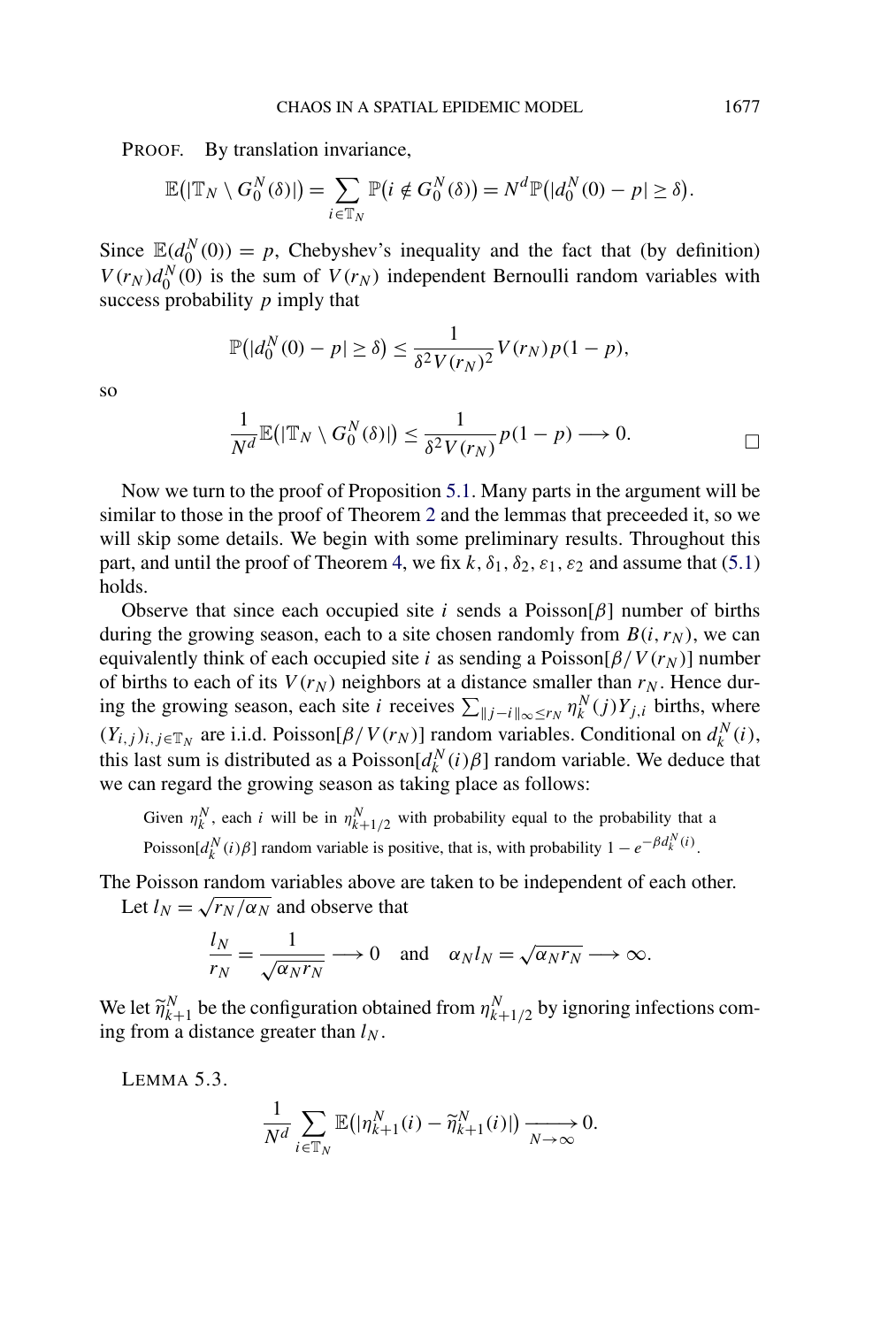*In particular*,

$$
\mathbb{E}(|\rho_{k+1}^N - \widetilde{\rho}_{k+1}^N|) \longrightarrow 0.
$$

PROOF. By translation invariance, and repeating the arguments of the proof of Lemma [3.1,](#page-15-0) we get that

$$
\frac{1}{N^d} \sum_{i \in \mathbb{T}_N} \mathbb{E}(|\eta_{k+1}^N(i) - \widetilde{\eta}_{k+1}^N(i)|) = \frac{1}{N^d} \sum_{i \in \mathbb{T}_N} \mathbb{P}(\eta_{k+1}^N(i) \neq \widetilde{\eta}_{k+1}^N(i))
$$
  
=  $\mathbb{P}(0 \in \widetilde{\eta}_{k+1}^N \setminus \eta_{k+1}^N) \le (1 - \alpha_N)^{l_N}$   
 $\approx e^{-\alpha_N l_N} \longrightarrow 0.$ 

Before continuing, it is useful to give an explicit construction of the random variable  $\widetilde{\eta}_{k+1}^N(0)$ . Consider a collection  $X = (X(i))_{i \in \mathbb{Z}^d}$  of i.i.d. random variables with uniform distribution in [0, 1] and, given  $\eta_k^N$ , construct  $\eta_{k+1/2}^N$  as follows:

$$
\eta_{k+1/2}^N(i) = \mathbf{1}_{X(i) > e^{-\beta d_k^N(i)}}.
$$

Observe that with this choice,  $\mathbb{P}(\eta_{k+1/2}^N(i) = 1) = 1 - e^{-\beta d_k^N(i)}$  as required. We will call  $C_0^N$  the open cluster in  $\eta_{k+1/2}^N$  containing 0. Define  $(B_i^N)_{i \in \mathbb{Z}^d, N>0}$  as in Section [3](#page-14-0) and set

$$
\widetilde{\eta}_{k+1}^N(0) = \begin{cases} 1, & \text{if } \widetilde{\eta}_{k+1/2}^N(0) = 1 \text{ and } B_i^N = 0 \text{ for all } i \in C_0^N \cap B(0, l_N), \\ 0, & \text{otherwise.} \end{cases}
$$

This construction gives the right distribution for  $\widetilde{\eta}_{k+1}^{N}(0)$ .

We introduce another modification of  $\eta_{k+1}^N$ : let  $\widehat{\eta}_{k+1}^N$  be the configuration obtained from  $\eta_k^N$  in the same way as  $\widetilde{\eta}_{k+1}^N$ , except that in the growing season we replace  $\eta_{k+1/2}^N$  by the configuration  $\widehat{\eta}_{k+1/2}^N$  defined by

$$
\widehat{\eta}_{k+1/2}^N(i) = \mathbf{1}_{X(i) > e^{-\beta h_L^k(p)}}
$$

(using the same family of variables *X*). That is,  $\hat{\eta}_{k+1/2}^N$  corresponds to running the growth step as if the density of occupied sites in the ball of radius  $r_N$  around each site was exactly  $h_L^k(p)$ .  $\hat{\rho}_k^N$  will denote the density of occupied sites in this modified process, that is,  $\hat{\rho}_k^N = |\hat{\eta}_k^N|/N^d$ . We will call  $C_0$  the open cluster containing 0 in the site percolation process in all of  $\mathbb{Z}^d$  constructed from the collection of random variables *X* with each site being open with probability  $1 - e^{-\beta h_L^k(p)}$ .

LEMMA 5.4. Given any 
$$
\varepsilon > 0
$$
, if  $\delta_1$  and  $\delta_2$  are small enough, then  

$$
\mathbb{E}(|\widetilde{\rho}_{k+1}^N - \widehat{\rho}_{k+1}^N|) \leq \varepsilon.
$$

<span id="page-22-0"></span>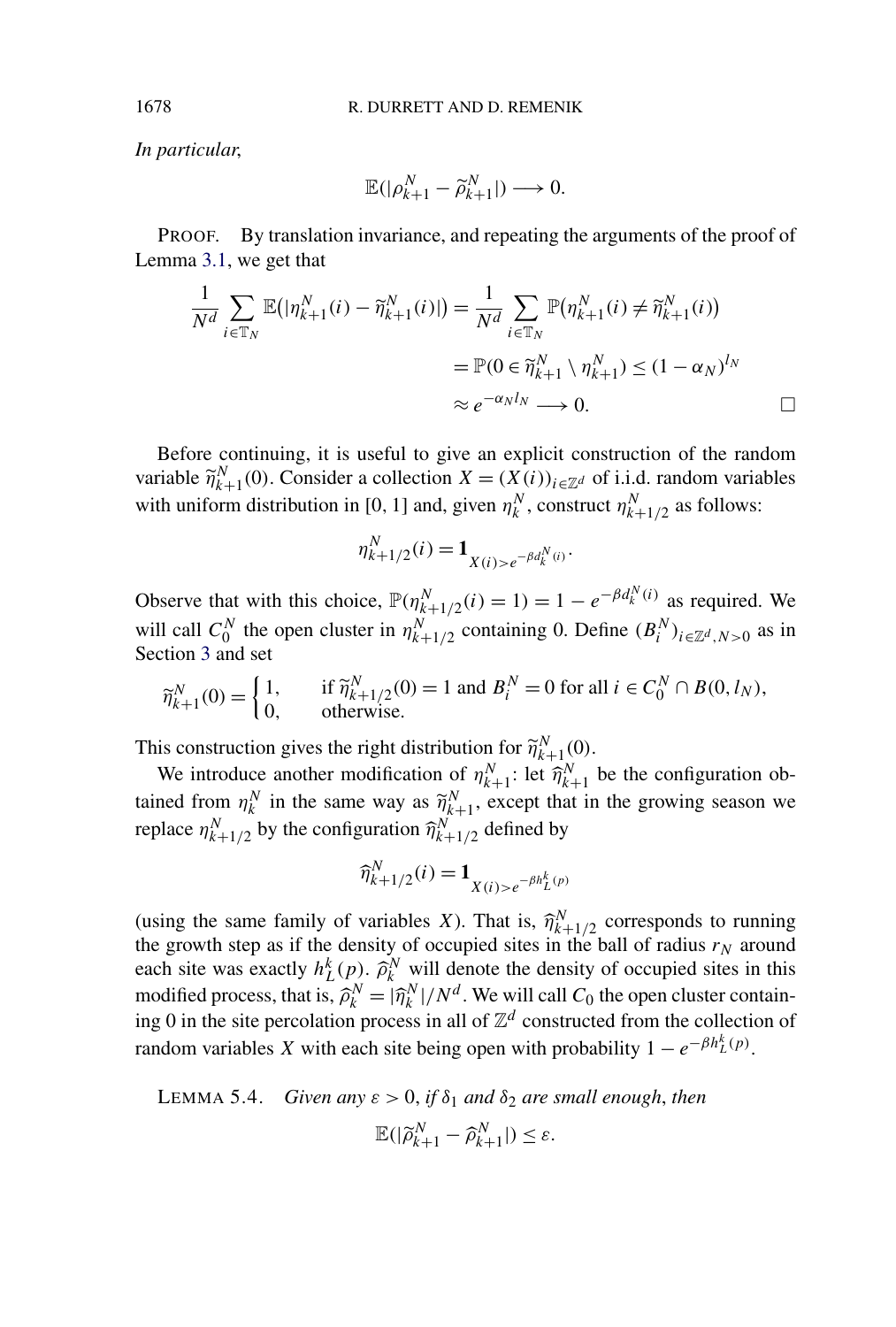<span id="page-23-0"></span>PROOF. The idea behind the proof of this result is the following. By [\(5.1\)](#page-20-0), the density of occupied sites is close to  $h_L^k(p)$  around most sites. If this holds for some site *i*, then in a box around *i* the density must still be close to this. We then prove the result by comparing  $\widetilde{\eta}_{k+1}^N$  and  $\widehat{\eta}_{k+1}^N$  with processes in which the outcome of the growth step is replaced by product measures of sligthly smaller and slightly larger densities.

To get started we observe that

$$
\mathbb{E}(|\widetilde{\rho}_{k+1}^{N} - \widehat{\rho}_{k+1}^{N}|)
$$
\n
$$
\leq \frac{1}{N^{d}} \sum_{i \in \mathbb{T}_{N}} \mathbb{E}(|\widetilde{\eta}_{k+1}^{N}(i) - \widehat{\eta}_{k+1}^{N}(i)|) = \mathbb{P}(\widetilde{\eta}_{k+1}^{N}(0) \neq \widehat{\eta}_{k+1}^{N}(0))
$$
\n(5.2)\n
$$
\leq \mathbb{P}(\widetilde{\eta}_{k+1}^{N}(0) \neq \widehat{\eta}_{k+1}^{N}(0), 0 \in G_{k}^{N}(\delta_{1})) + \mathbb{P}(0 \notin G_{k}^{N}(\delta_{1}))
$$
\n
$$
\leq \mathbb{P}(\widetilde{\eta}_{k+1}^{N}(0) \neq \widehat{\eta}_{k+1}^{N}(0), 0 \in G_{k}^{N}(\delta_{1})) + \delta_{2},
$$

where in last bound we used [\(5.1\)](#page-20-0). To deal with the last probability we first observe that given any  $i \in B(0, l_N)$ ,

$$
d_k^N(i) = \frac{1}{V(r_N)} \sum_{j \in B(i,r_N)} \eta_k^N(j)
$$
  
=  $d_k^N(0) + \frac{1}{V(r_N)} \sum_{j \in B(i,r_N) \setminus B(0,r_N)} \eta_k^N(j)$   
 $- \frac{1}{V(r_N)} \sum_{j \in B(0,r_N) \setminus B(i,r_N)} \eta_k^N(j)$   
 $\le d_k^N(0) + \frac{|B(i,r_N) \setminus B(0,r_N)|}{V(r_N)}$ 

and thus, since the cardinality in the last term is largest when  $i$  is at any of the  $2^d$ corners of the hypercube  $B(0, l_N)$ , we have that for some  $C > 0$ 

$$
|d_k^N(i) - d_k^N(0)| \le C \frac{r_N^{d-1} l_N}{V(r_N)} \approx \frac{l_N}{r_N} \longrightarrow 0.
$$

We deduce that

$$
\mathbb{P}(\widetilde{\eta}_{k+1}^{N}(0) \neq \widehat{\eta}_{k+1}^{N}(0), 0 \in G_{k}^{N}(\delta_{1}))
$$
\n
$$
\leq \mathbb{P}(\widetilde{\eta}_{k+1}^{N}(0) \neq \widehat{\eta}_{k+1}^{N}(0), |d_{k}^{N}(i) - h_{L}^{k}(p)| \leq 2\delta_{1} \forall i \in B(0, l_{N}), 0 \in G_{k}^{N}(\delta_{1}))
$$
\n
$$
+ \mathbb{P}(|d_{k}^{N}(i) - h_{L}^{k}(p)| > 2\delta_{1} \text{ for some } i \in B(0, l_{N}), 0 \in G_{k}^{N}(\delta_{1}))
$$
\n
$$
\leq \mathbb{P}(\widetilde{\eta}_{k+1}^{N}(0) \neq \widehat{\eta}_{k+1}^{N}(0), |d_{k}^{N}(i) - h_{L}^{k}(p)| \leq 2\delta_{1} \forall i \in B(0, l_{N}))
$$
\n
$$
+ \mathbb{P}(|d_{k}^{N}(i) - d_{k}^{N}(0)| > \delta_{1} \text{ for some } i \in B(0, l_{N}))
$$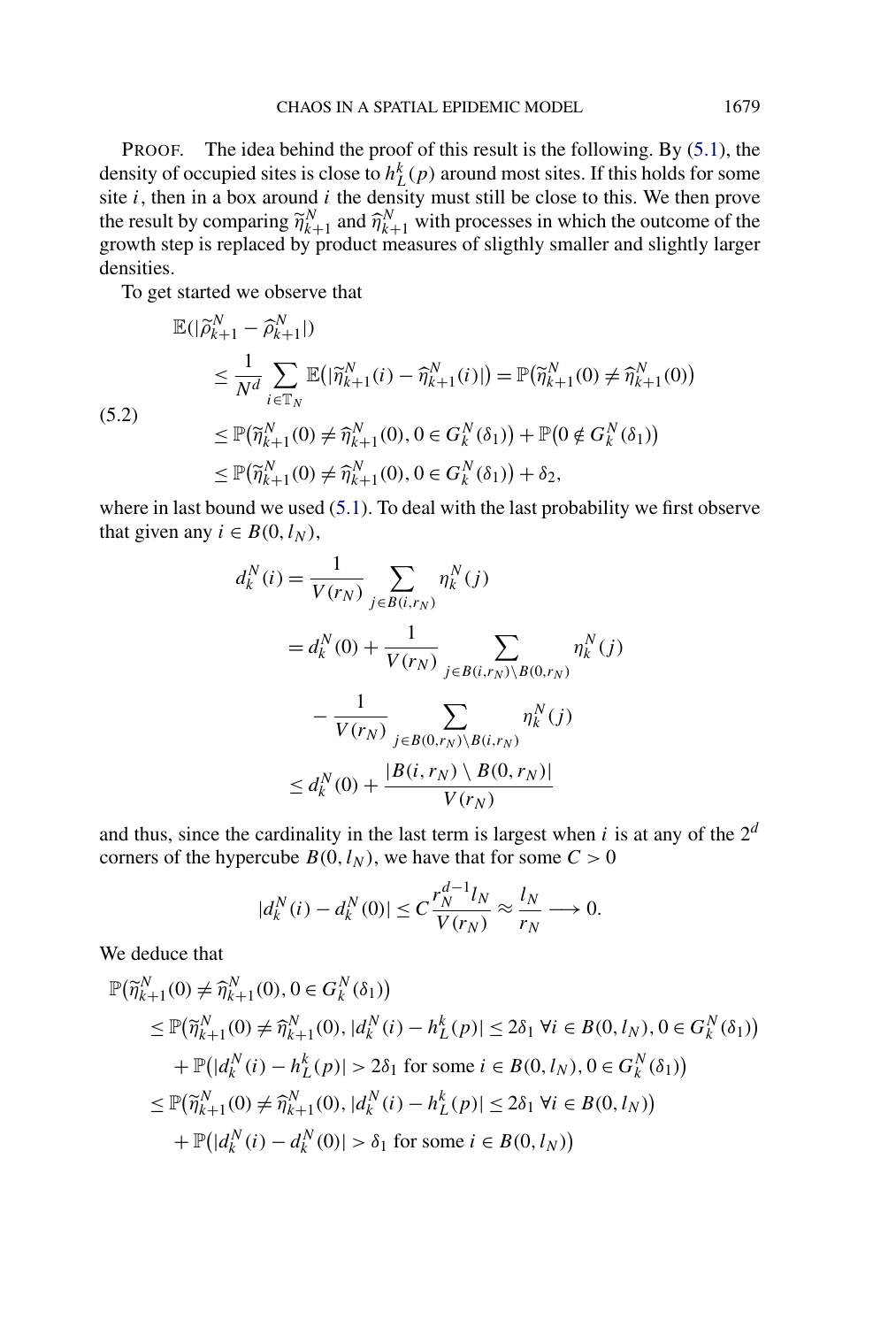+ 
$$
\mathbb{P}(|d_k^N(0) - h_L^k(p)| > \delta_1, 0 \in G_k^N(\delta_1))
$$
  
=  $\mathbb{P}(\widetilde{\eta}_{k+1}^N(0) \neq \widehat{\eta}_{k+1}^N(0), |d_k^N(i) - h_L^k(p)| \leq 2\delta_1 \ \forall i \in B(0, l_N))$ 

for large enough *N*.

Next, we introduce the following notation:  $\xi_{1/2}^q$  will be the set of open sites in a site percolation process in  $\mathbb{Z}^d$  with each site being open with probability  $1 - e^{-\beta q}$ for  $q \in [0, 1]$  constructed from the family of random variables *X*. In other words, we put  $\xi_{1/2}^q(i) = \mathbf{1}_{X(i) > e^{-\beta q}}$  for each  $i \in \mathbb{Z}^d$ . We also let  $\xi_1^{q,N} \subseteq \mathbb{T}_N$  be the configuration obtained after running the epidemic step on  $\xi_{1/2}^q \cap \mathbb{T}_N$  (this is done on the torus  $\mathbb{T}_N$ , so we take into account the periodic boundary conditions of the torus while running the epidemic), using the variables  $(B_i^N)_{i \in \mathbb{T}_N}$ , and ignoring infections coming from a distance greater than  $l_N$ . Observe that with these definitions,  $\hat{\eta}_{k+1/2}^N = \xi_{1/2}^{h_L^k(p)} \cap \mathbb{T}_N$  and  $\hat{\eta}_{k+1}^N = \xi_1^{h_L^k(p),N}$ . The key fact is the following:

$$
\mathbb{P}(\widetilde{\eta}_{k+1}^{N}(0) \neq \widehat{\eta}_{k+1}^{N}(0), |d_{k}^{N}(i) - h_{L}^{k}(p)| \leq 2\delta_{1} \ \forall i \in B(0, l_{N}))
$$
\n
$$
\leq \mathbb{P}(\xi_{1}^{h_{L}^{k}(p) + 2\delta_{1}, N}(0) = 0, \xi_{1}^{h_{L}^{k}(p), N}(0) = 1)
$$
\n
$$
+ \mathbb{P}(\xi_{1/2}^{h_{L}^{k}(p) - 2\delta_{1}}(0) = 0, \xi_{1/2}^{h_{L}^{k}(p)}(0) = 1)
$$
\n
$$
+ \mathbb{P}(\xi_{1}^{h_{L}^{k}(p) - 2\delta_{1}, N}(0) = 1, \xi_{1}^{h_{L}^{k}(p), N}(0) = 0)
$$
\n
$$
+ \mathbb{P}(\xi_{1/2}^{h_{L}^{k}(p) + 2\delta_{1}}(0) = 1, \xi_{1/2}^{h_{L}^{k}(p) - 2\delta_{1}}(0) = 0).
$$

To see that this is true observe that  $|d_k^N(i) - h_L^k(p)| \le 2\delta_1$  for all  $i \in B(0, l_N)$ implies that

$$
1 - e^{-\beta(h_L^k(p) - 2\delta_1)} \le 1 - e^{-\beta d_k^N(i)} \le 1 - e^{-\beta(h_L^k(p) + 2\delta_1)}
$$

for all  $i \in B(0, l_N)$ , and thus

$$
\xi_{1/2}^{h_L^k(p)-2\delta_1} \cap B(0,l_N) \subseteq C_0^N \cap B(0,l_N) \subseteq \xi_{1/2}^{h_L^k(p)+2\delta_1} \cap B(0,l_N).
$$

Assuming this, we have that  $\tilde{\eta}_{k+1}^N(0) = 0$  and  $\hat{\eta}_{k+1}^N(0) = 1$  implies that  $\xi_1^{h_L^k(p),N}(0) = \xi_{1/2}^{h_L^k(p)}(0) = 1$ , and either  $\widetilde{\eta}_{k+1/2}^N(0) = 0$ , which implies that  $\xi_{1/2}^{h_L^k(p)-2\delta_1}(0) = 0$ , or  $\widetilde{\eta}_{k+1/2}^N(0) = 1$  but there is an infection in  $C_0^N \cap B(0, l_N)$ , which implies that  $\xi_1^{h_L^k(p)+2\delta_1,N}(0) = 0$ . Similarly,  $\widetilde{\eta}_{k+1}^N(0) = 1$  and  $\widehat{\eta}_{k+1}^N = 0$ implies that  $\xi_{1/2}^{h_L^k(p)+2\delta_1}(0) = 1$ ,  $\xi_1^{h_L^k(p),N} = 0$ , and there is no infection in  $C_0^N \cap$  $B(0, l_N)$ , and thus  $\xi_1^{h_L^k(p)-2\delta_1, N}(0) = 1$  whenever  $\xi_{1/2}^{h_L^k(p)-2\delta_1}(0) = 1$ .

<span id="page-24-0"></span>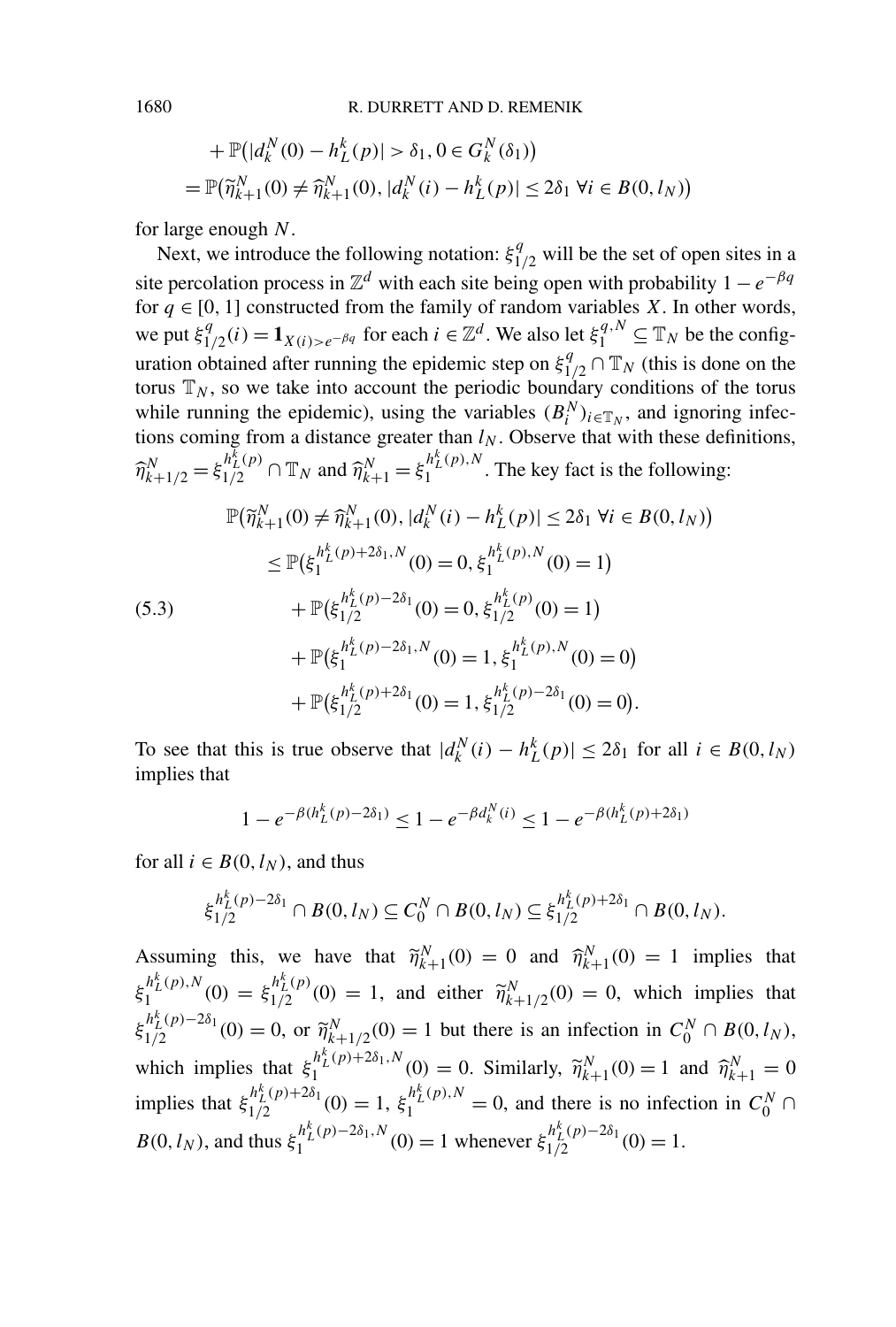<span id="page-25-0"></span>To finish the proof we need to bound the probabilities on the right-hand side of [\(5.3\)](#page-24-0). For the first one, since  $\xi_{1/2}^{h_L^k(p)-2\delta_1} \subseteq \xi_{1/2}^{\bar{h}_L^k(p)} \subseteq \xi_{1/2}^{h_L^k(p)+2\delta_1}$ , we have that if # $\xi$ denotes the size of the cluster containing 0 in the configuration given by *ξ* , then

$$
\mathbb{P}(\xi_1^{h_L^k(p)+2\delta_1,N}(0)=0,\xi_1^{h_L^k(p),N}(0)=1)
$$
\n
$$
\leq \mathbb{P}(\xi_1^{h_L^k(p)+2\delta_1,N}(0)=0,\xi_1^{h_L^k(p),N}(0)=1,\#\xi_{1/2}^{h_L^k(p)+2\delta_1}<\infty)
$$
\n
$$
+\mathbb{P}(\xi_1^{h_L^k(p),N}(0)=1,\#\xi_{1/2}^{h_L^k(p)}=\infty)+\mathbb{P}(\#\xi_{1/2}^{h_L^k(p)}<\#\xi_{1/2}^{h_L^k(p)+2\delta_1}=\infty).
$$

The first probability on the right-hand side is bounded by

$$
\mathbb{P}(\xi_1^{h_L^k(p)+2\delta_1,N}(0)=0,\xi_{1/2}^{h_L^k(p)+2\delta_1}(0)=1,\#\xi_{1/2}^{h_L^k(p)+2\delta_1}<\infty)
$$
  

$$
\leq \mathbb{E}(1-(1-\alpha_N)^{\#\xi_{1/2}^{h_L^k(p)+2\delta_1}},\#\xi_{1/2}^{h_L^k(p)+2\delta_1}<\infty),
$$

which goes to 0 by the dominated convergence theorem. The second one goes to 0 as well because it is bounded by  $(1 - \alpha_N)^{l_N} \approx e^{-\alpha_N l_N}$ . The third one equals

$$
\theta_L(h_L^k(p) + 2\delta_1) - \theta_L(h_L^k(p)),
$$

which is less than  $\epsilon/2$  for small enough  $\delta_1$  by the (uniform) continuity of the percolation probability  $\theta_L(p)$  for  $p \in [0, 1]$ . The other two probabilities on the right-hand side of [\(5.3\)](#page-24-0) can be bounded similarly, yielding

$$
\mathbb{P}(\widetilde{\eta}_{k+1}^N(0)\neq \widehat{\eta}_{k+1}^N(0), 0\in G_k^N(\delta_1))<\varepsilon
$$

for large enough *N* and small enough  $\delta_1$ . Putting this together with [\(5.2\)](#page-23-0) gives the result.  $\square$ 

LEMMA 5.5.

$$
|\mathbb{E}(\widehat{\rho}_{k+1}^N)-h_L^{k+1}(p)|\longrightarrow 0.
$$

PROOF. This proof is similar to that of Lemma [3.4.](#page-16-0) First we observe that

(5.5)  
\n
$$
\mathbb{E}(\widehat{\rho}_{k+1}^N) = \mathbb{P}(0 \in \widehat{\eta}_{k+1}^N | 0 \in \widehat{\eta}_{k+1/2}^N) \mathbb{P}(0 \in \widehat{\eta}_{k+1/2}^N)
$$
\n
$$
= \mathbb{P}(0 \in \widehat{\eta}_{k+1}^N | 0 \in \widehat{\eta}_{k+1/2}^N) [1 - e^{-\beta h_L^k(p)}]
$$

and

(5.6) 
$$
\mathbb{P}\left(0 \in \widehat{\eta}_{k+1}^N, \text{diam}(C_0) = \infty | 0 \in \widehat{\eta}_{k+1/2}^N \right) \le (1 - \alpha_N)^{l_N} \approx e^{-\alpha_N l_N} \longrightarrow 0.
$$

$$
\mathbb{P}(0 \in \widehat{\eta}_{k+1}^N, \text{diam}(C_0) < \infty | 0 \in \widehat{\eta}_{k+1/2}^N) \\
= \mathbb{P}(0 \in \widehat{\eta}_{k+1}^N, \text{diam}(C_0) \le l_N | 0 \in \widehat{\eta}_{k+1/2}^N) \\
+ \mathbb{P}(0 \in \widehat{\eta}_{k+1}^N, l_N < \text{diam}(C_0) < \infty | 0 \in \widehat{\eta}_{k+1/2}^N)
$$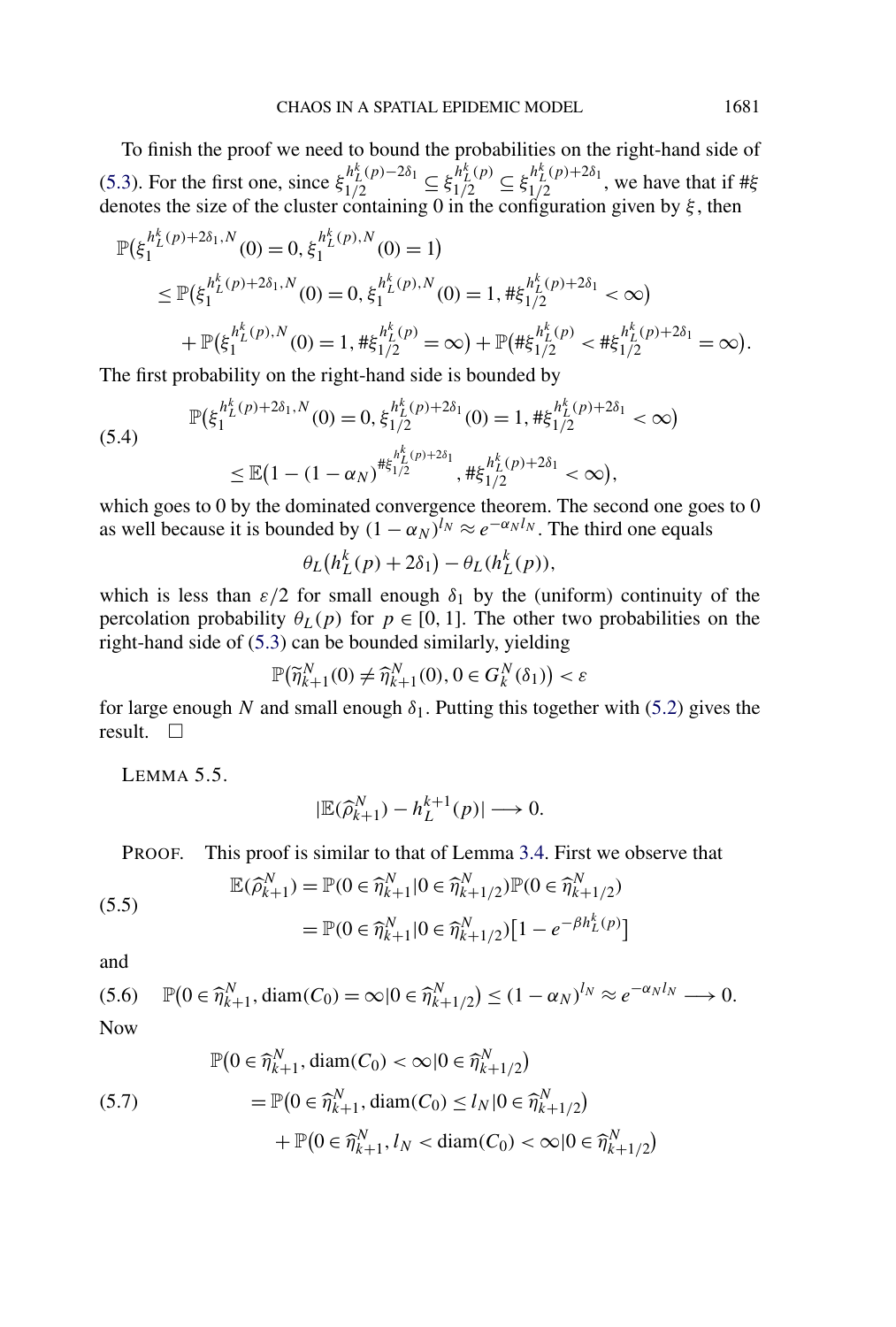and, trivially,

(5.8) 
$$
\mathbb{P}\left(0 \in \widehat{\eta}_{k+1}^N, l_N < \text{diam}(C_0) < \infty | 0 \in \widehat{\eta}_{k+1/2}^N\right) \leq \mathbb{P}\left(l_N < \text{diam}(C_0) < \infty | 0 \in \widehat{\eta}_{k+1/2}^N\right) \longrightarrow 0.
$$

On the other hand,

$$
\mathbb{P}(0 \in \hat{\eta}_{k+1}^N, \text{diam}(C_0) \le l_N | 0 \in \hat{\eta}_{k+1/2}^N)
$$
  
=  $\mathbb{P}(B_i^N = 0 \ \forall i \in C_0 \cap B(0, l_N), \text{diam}(C_0) \le l_N | 0 \text{ is open})$   
=  $\mathbb{E}((1 - \alpha_N)^{|C_0 \cap B(0, l_N)|}, \text{diam}(C_0) \le l_N | 0 \text{ is open})$   
=  $\mathbb{P}(\text{diam}(C_0) \le l_N | 0 \text{ is open})$   
-  $\mathbb{E}(1 - (1 - \alpha_N)^{|C_0 \cap B(0, l_N)|}, \text{diam}(C_0) \le l_N | 0 \text{ is open}).$ 

The second expectation is positive and bounded from above by

$$
\mathbb{E}\big(1-(1-\alpha_N)^{|C_0|}, |C_0| < \infty |0 \text{ is open}\big),
$$

so it goes to 0 as  $N \to \infty$  by the dominated convergence theorem as in [\(5.4\)](#page-25-0). Thus

$$
\lim_{N \to \infty} \mathbb{P}\left(0 \in \widehat{\eta}_{k+1}^N, \operatorname{diam}(C_0) \le l_N | 0 \in \widehat{\eta}_{k+1/2}^N\right)
$$
\n
$$
= \mathbb{P}(\operatorname{diam}(C_0) < \infty | 0 \text{ is open})
$$
\n
$$
= \frac{\mathbb{P}(0 < \operatorname{diam}(C_0) < \infty)}{1 - e^{-\beta h_L^k(p)}} = \frac{g_L (1 - e^{-\beta h_L^k(p)})}{1 - e^{-\beta h_L^k(p)}}.
$$

Putting this together with [\(5.7\)](#page-25-0) and (5.8) we get that

$$
\left|\mathbb{P}\left(0 \in \widehat{\eta}_{k+1}^N, \text{diam}(C_0) < \infty | 0 \in \widehat{\eta}_{k+1/2}^N\right) - \frac{h_L^{k+1}(p)}{1 - e^{-\beta h_L^k(p)}}\right| \longrightarrow 0
$$

and thus by  $(5.5)$  and  $(5.6)$  we obtain

$$
|\mathbb{E}(\widehat{\rho}_{k+1}^N)-h_L^{k+1}(p)|\longrightarrow 0
$$

as required.  $\Box$ 

PROOF OF PROPOSITION [5.1.](#page-20-0)

$$
\frac{1}{N^d} \mathbb{E}(|\mathbb{T}_N \setminus G_{k+1}^N(\varepsilon_1)|) = \mathbb{P}(0 \notin G_{k+1}^N(\varepsilon_1)) = \mathbb{P}(|d_{k+1}^N(0) - h_L^{k+1}(p)| \ge \varepsilon_1)
$$
  

$$
\le \frac{1}{\varepsilon_1} \mathbb{E}(|d_{k+1}^N(0) - h_L^{k+1}(p)|).
$$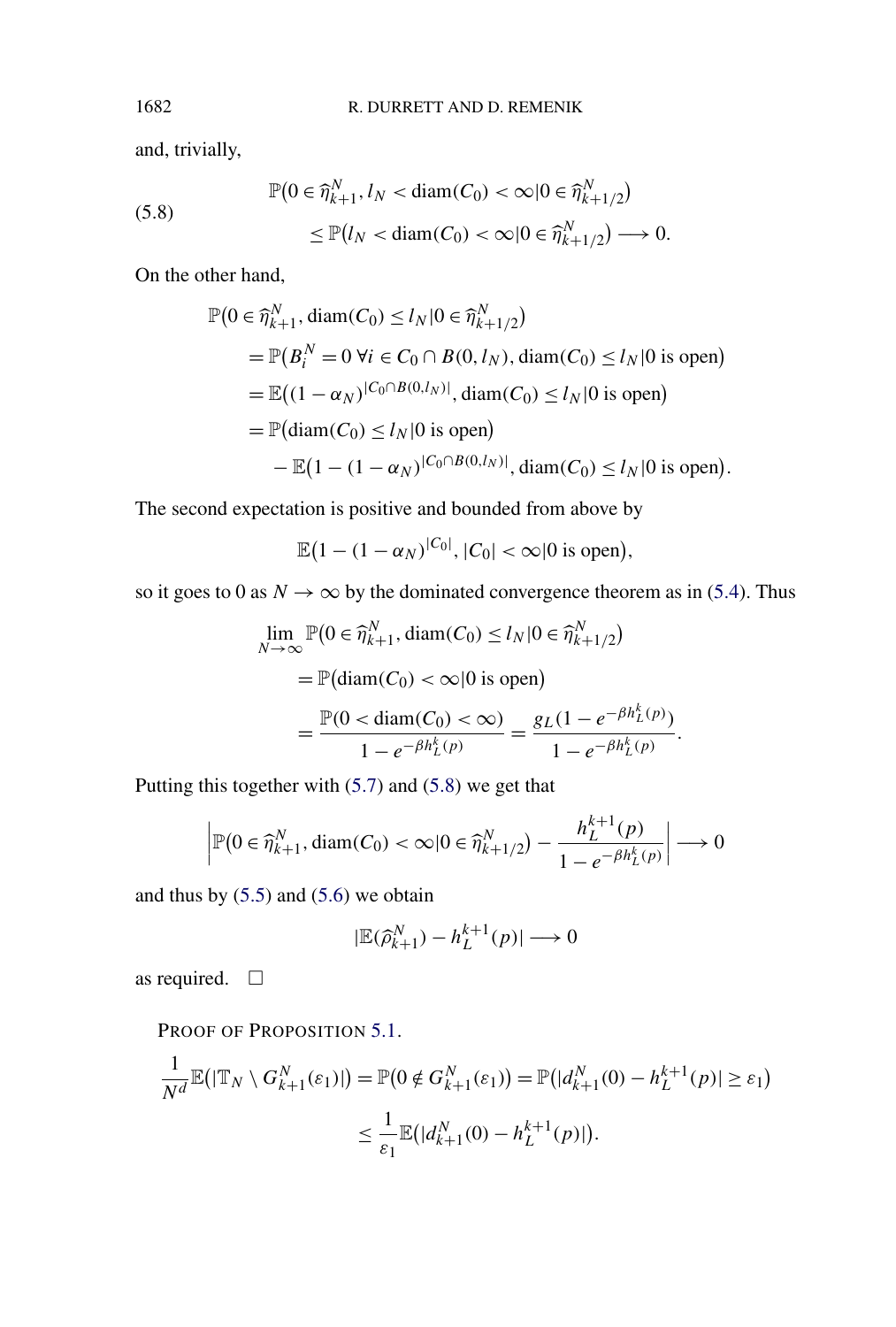<span id="page-27-0"></span>Hence

(5.9)  
\n
$$
\frac{1}{N^{d}} \mathbb{E}(|\mathbb{T}_{N} \setminus G_{k+1}^{N}(\varepsilon_{1})|)
$$
\n
$$
\leq \frac{1}{\varepsilon_{1}} [\mathbb{E}(|d_{k+1}^{N}(0) - \tilde{d}_{k+1}^{N}(0)|) + \mathbb{E}(|\tilde{d}_{k+1}^{N}(0) - \mathbb{E}(\tilde{\rho}_{k+1}^{N})|)
$$
\n
$$
+ \mathbb{E}(|\mathbb{E}(\tilde{\rho}_{k+1}^{N}) - \tilde{\rho}_{k+1}^{N}|) + \mathbb{E}(|\tilde{\rho}_{k+1}^{N} - h_{L}^{k+1}(p)|)]
$$

where  $\tilde{d}_{k+1}^{N}(0) = \frac{1}{V(r_N)} \sum_{\|j\|_{\infty} \leq r_N} \tilde{\eta}_{k+1}^{N}(j).$ 

For fixed  $\varepsilon > 0$  we want to show that each of the expectations on the right-hand side of the last inequality can be bounded by  $\varepsilon$  if *N* is large enough and  $\delta_1$  and  $\delta_2$ are small enough. The bound for the last one follows directly from the triangle inequality and Lemmas [5.4](#page-22-0) and [5.5.](#page-25-0)

For the first one we have by translation invariance that

$$
\mathbb{E}(|d_{k+1}^{N}(0) - \tilde{d}_{k+1}^{N}(0)|) \leq \frac{1}{V(r_N)} \sum_{\|j\|_{\infty} \leq r_N} \mathbb{E}(|\eta_{k+1}^{N}(j) - \tilde{\eta}_{k+1}^{N}(j)|)
$$
\n
$$
= \frac{1}{N^d V(r_N)} \sum_{i \in \mathbb{T}_N} \sum_{j \in B(i,r_N)} \mathbb{E}(|\eta_{k+1}^{N}(j) - \tilde{\eta}_{k+1}^{N}(j)|)
$$
\n
$$
= \frac{1}{N^d V(r_N)} \sum_{j \in \mathbb{T}_N} \mathbb{E} \Big( \sum_{i \in B(j,r_N)} |\eta_{k+1}^{N}(j) - \tilde{\eta}_{k+1}^{N}(j)| \Big)
$$
\n
$$
= \frac{1}{N^d} \sum_{j \in \mathbb{T}_N} \mathbb{E}(|\eta_{k+1}^{N}(j) - \tilde{\eta}_{k+1}^{N}(j)|) < \varepsilon
$$

for large enough *N* by Lemma [5.3.](#page-21-0)

For the second one we first observe that, again by translation invariance,  $\mathbb{E}(\widetilde{d}_{k+1}^N(0)) = \mathbb{E}(\widetilde{\rho}_{k+1}^N)$ . Hence

$$
\mathbb{E}\left(|\tilde{d}_{k+1}^{N}(0) - \mathbb{E}(\tilde{\rho}_{k+1}^{N})|\right)^{2}
$$
\n
$$
\leq \text{Var}(\tilde{d}_{k+1}^{N}(0))
$$
\n
$$
= \frac{1}{V(r_{N})^{2}} \sum_{i,j \in B(0,r_{N})} \text{Cov}(\tilde{\eta}_{k+1}^{N}(i), \tilde{\eta}_{k+1}^{N}(j))
$$
\n
$$
\leq \frac{1}{V(r_{N})^{2}} \left| \{i, j \in B(0, r_{N}) : ||i - j||_{\infty} \leq l_{N} \} \right| \approx \frac{V(l_{N})}{V(r_{N})} \longrightarrow 0.
$$

The bound for the third expectation on the right-hand side of (5.9) follows from the exact same argument as previous one. We deduce that

$$
\frac{1}{N^d}\mathbb{E}\big(|\mathbb{T}_N\setminus G_{k+1}^N(\varepsilon_1)|\big)\leq \frac{4\varepsilon}{\varepsilon_1}
$$

*,*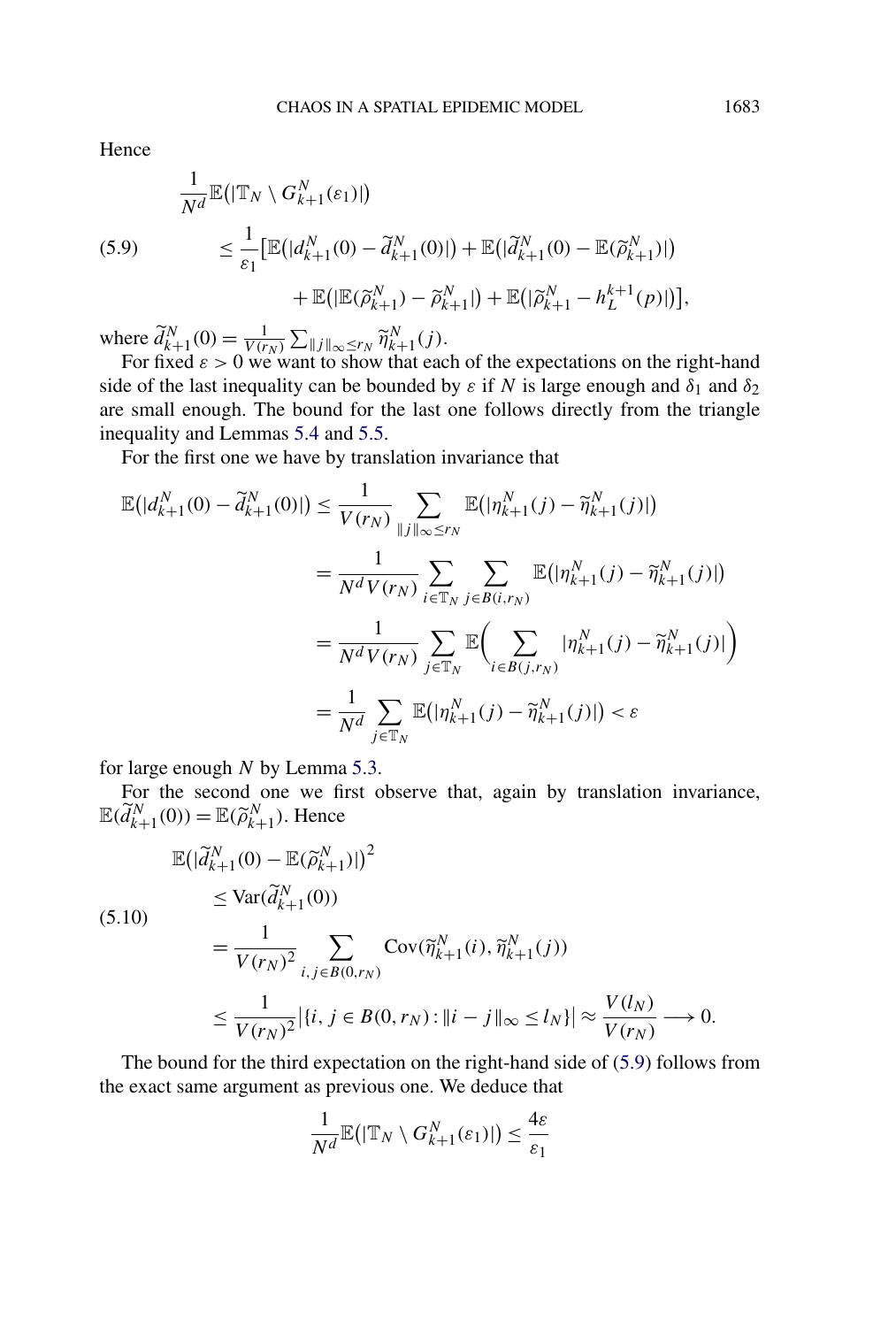<span id="page-28-0"></span>for large enough *N*, and thus choosing  $\varepsilon < \varepsilon_1 \varepsilon_2/4$  gives the result.  $\Box$ 

PROOF OF THEOREM [4.](#page-7-0) Since [0*,* 1] is compact, it is enough to prove the convergence of the finite-dimensional distributions of  $\rho_k^N$ , and since our limit is deterministic, we only need to prove that

(5.11) 
$$
\mathbb{P}(|\rho_k^N - h_L^k(p)| > \varepsilon) \xrightarrow[N \to \infty]{} 0
$$

for every  $k > 0$  and  $\varepsilon > 0$ . Proceeding as in the proof of Theorem [2](#page-5-0) we have that

(5.12) 
$$
\mathbb{P}(|\rho_k^N - h_L^k(p)| > \varepsilon) \leq \frac{1}{\varepsilon} \mathbb{E}(|\rho_k^N - \widetilde{\rho}_k^N|) + \frac{1}{\varepsilon} \mathbb{E}(|\widetilde{\rho}_k^N - \widehat{\rho}_k^N|) + \frac{1}{\varepsilon} \mathbb{E}(|\widehat{\rho}_k^N - \widehat{\rho}_k^N)|) + \frac{1}{\varepsilon} |\mathbb{E}(\widehat{\rho}_k^N) - h_L(p)|.
$$

By Lemmas [5.3,](#page-21-0) [5.4](#page-22-0) and [5.5,](#page-25-0) given any  $v > 0$  there are constants  $\delta_1^{k-1}, \delta_2^{k-1} > 0$ such that

(5.13) 
$$
\frac{V(l_N)}{N^d} \mathbb{E}(|\mathbb{T}_N \setminus G_{k-1}^N(\delta_1^{k-1})|) < \delta_2^{k-1}
$$

implies that the first, second and last terms on the right-hand side of  $(5.12)$  are each bounded by *υε* for large enough *N*. The third term is also less than *υε* for large *N*, which follows from repeating again the argument in  $(5.10)$ . We deduce that

$$
\mathbb{P}(|\rho_k^N - h_L^k(p)| > \varepsilon) < 4\nu
$$

for large enough *N* provided that (5.13) holds.

Similarly, Proposition [5.1](#page-20-0) implies that (5.13) will hold provided that

$$
\frac{V(l_N)}{N^d}\mathbb{E}\big(|\mathbb{T}_N\setminus G_{k-2}^N(\delta_1^{k-2})|\big)<\delta_2^{k-2}
$$

for some  $\delta_1^{k-2}, \delta_2^{k-2} > 0$ . Repeating this procedure inductively we deduce that (5.14) holds provided that

$$
\frac{V(l_N)}{N^d}\mathbb{E}\big(|\mathbb{T}_N\setminus G_0^N(\delta_1^0)|\big)<\delta_2^0
$$

for some small  $\delta_1^0$ ,  $\delta_2^0 > 0$ , which holds for large enough *N* by Lemma [5.2,](#page-20-0) and thus  $(5.11)$  follows.  $\Box$ 

## **REFERENCES**

DURRETT, R. (1995). Ten lectures on particle systems. In *Lectures on Probability Theory* (*Saint– Flour*, 1993). *Lecture Notes in Mathematics* **1608** 97–201. Springer, Berlin. [MR1383122](http://www.ams.org/mathscinet-getitem?mr=1383122)

DURRETT, R. (2007). *Random Graph Dynamics*. Cambridge Univ. Press, Cambridge. [MR2271734](http://www.ams.org/mathscinet-getitem?mr=2271734)

GRIMMETT, G. (1999). *Percolation*, 2nd ed. *Grundlehren der Mathematischen Wissenschaften* [*Fundamental Principles of Mathematical Sciences*] **321**. Springer, Berlin. [MR1707339](http://www.ams.org/mathscinet-getitem?mr=1707339)